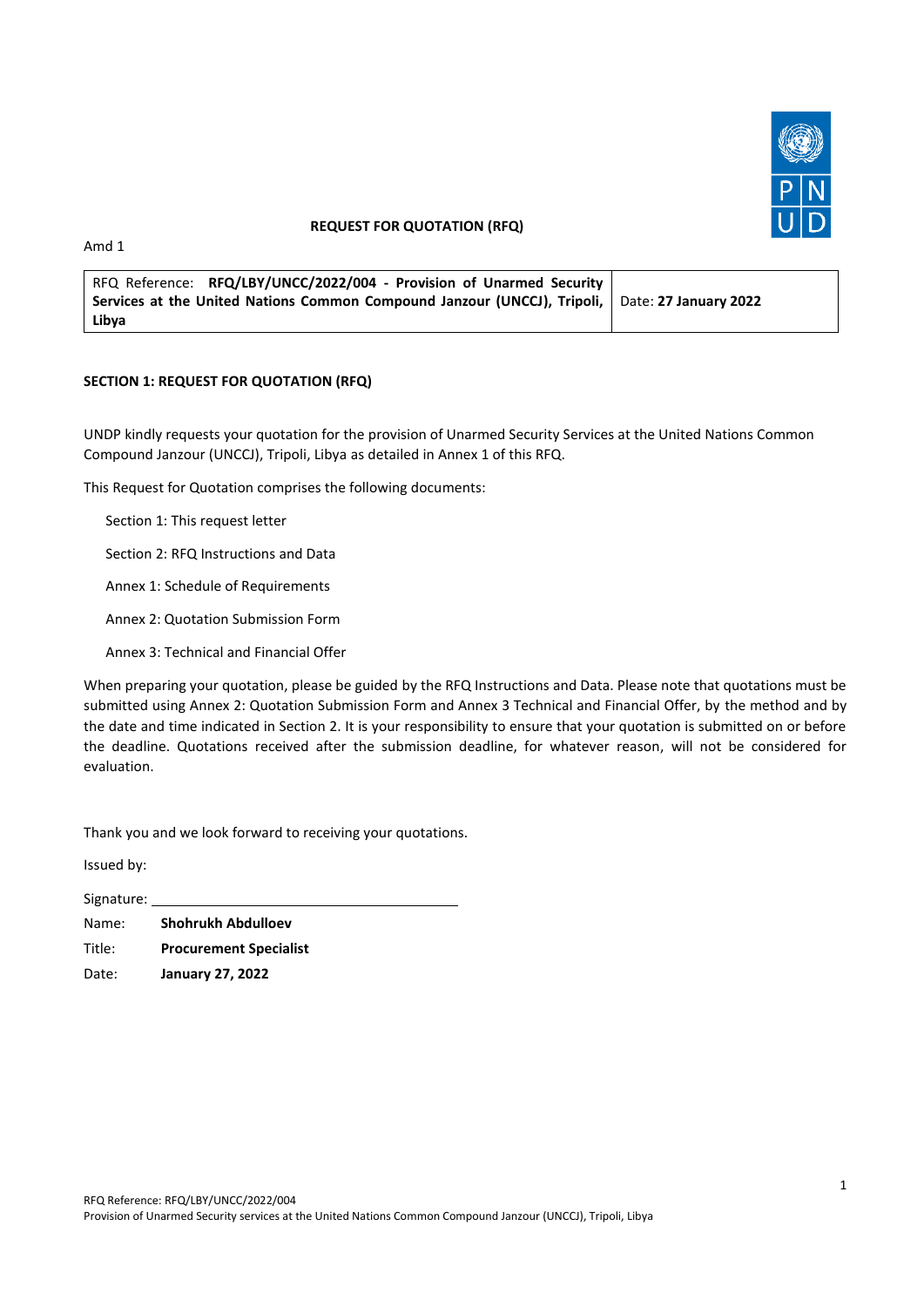## **SECTION 2: RFQ INSTRUCTIONS AND DATA**

| Introduction        | Bidders shall adhere to all the requirements of this RFQ, including any amendments made in writing                                                                                                         |
|---------------------|------------------------------------------------------------------------------------------------------------------------------------------------------------------------------------------------------------|
|                     | by UNDP. This RFQ is conducted in accordance with the UNDP Programme and Operations Policies                                                                                                               |
|                     | and Procedures (POPP) on Contracts and Procurement                                                                                                                                                         |
|                     |                                                                                                                                                                                                            |
|                     | Any Bid submitted will be regarded as an offer by the Bidder and does not constitute or imply the                                                                                                          |
|                     | acceptance of the Bid by UNDP. UNDP is under no obligation to award a contract to any Bidder as a                                                                                                          |
|                     | result of this RFQ.                                                                                                                                                                                        |
|                     |                                                                                                                                                                                                            |
|                     | UNDP reserves the right to cancel the procurement process at any stage without any liability of any                                                                                                        |
| <b>Deadline for</b> | kind for UNDP, upon notice to the bidders or publication of cancellation notice on UNDP website.                                                                                                           |
| the                 | February 04, 2022, 14.00 hours, Tripoli, Libya time<br>If any doubt exists as to the time zone in which the quotation should be submitted, refer to                                                        |
| <b>Submission</b>   | http://www.timeanddate.com/worldclock/.                                                                                                                                                                    |
| of Quotation        |                                                                                                                                                                                                            |
| <b>Method of</b>    | Quotations must be submitted as follows:                                                                                                                                                                   |
| <b>Submission</b>   | ⊠ Dedicated Email Address                                                                                                                                                                                  |
|                     |                                                                                                                                                                                                            |
|                     | Bid submission address: tenders.ly@undp.org                                                                                                                                                                |
|                     | File Format: PDF Format<br>٠                                                                                                                                                                               |
|                     | File names must be maximum 60 characters long and must not contain any letter or special                                                                                                                   |
|                     | character other than from Latin alphabet/keyboard.                                                                                                                                                         |
|                     | All files must be free of viruses and not corrupted.<br>٠                                                                                                                                                  |
|                     | Max. File Size per transmission: 5MB<br>٠                                                                                                                                                                  |
|                     | Mandatory subject of email: RFQ/LBY/UNCC/2022/004 - Provision of Unarmed Security<br>٠                                                                                                                     |
|                     | Services at the United Nations Common Compound Janzour (UNCCJ), Tripoli, Libya.                                                                                                                            |
|                     | Multiple emails must be clearly identified by indicating in the subject line "email no. X of Y",<br>٠                                                                                                      |
|                     | and the final "email no. Y of Y.                                                                                                                                                                           |
|                     | It is recommended that the entire Quotation be consolidated into as few attachments as                                                                                                                     |
|                     | possible.                                                                                                                                                                                                  |
| Cost of             | UNDP shall not be responsible for any costs associated with a Supplier's preparation and submission                                                                                                        |
| preparation         | of a quotation, regardless of the outcome or the manner of conducting the selection process.                                                                                                               |
| of quotation        |                                                                                                                                                                                                            |
| <b>Supplier</b>     | All prospective suppliers must read the United Nations Supplier Code of Conduct and acknowledge                                                                                                            |
| Code of             | that it provides the minimum standards expected of suppliers to the UN. The Code of Conduct, which                                                                                                         |
| Conduct,            | includes principles on labour, human rights, environment and ethical conduct may be found at:                                                                                                              |
| Fraud,              | https://www.un.org/Depts/ptd/about-us/un-supplier-code-conduct                                                                                                                                             |
| Corruption,         | Moreover, UNDP strictly enforces a policy of zero tolerance on proscribed practices, including fraud,<br>corruption, collusion, unethical or unprofessional practices, and obstruction of UNDP vendors and |
|                     | requires all bidders/vendors to observe the highest standard of ethics during the procurement process                                                                                                      |
|                     | implementation.<br>UNDP's<br>contract<br>Anti-Fraud<br>Policy<br>can<br>be<br>found<br>and<br>at                                                                                                           |
|                     | http://www.undp.org/content/undp/en/home/operations/accountability/audit/office of audit andi                                                                                                              |
|                     | nvestigation.html#anti                                                                                                                                                                                     |
|                     |                                                                                                                                                                                                            |
| <b>Gifts and</b>    | Bidders/vendors shall not offer gifts or hospitality of any kind to UNDP staff members including                                                                                                           |
| <b>Hospitality</b>  | recreational trips to sporting or cultural events, theme parks or offers of holidays, transportation, or                                                                                                   |
|                     | invitations to extravagant lunches, dinners or similar. In pursuance of this policy, UNDP: (a) Shall reject                                                                                                |
|                     | a bid if it determines that the selected bidder has engaged in any corrupt or fraudulent practices in                                                                                                      |
|                     | competing for the contract in question; (b) Shall declare a vendor ineligible, either indefinitely or for a                                                                                                |
|                     | stated period, to be awarded a contract if at any time it determines that the vendor has engaged in                                                                                                        |
|                     | any corrupt or fraudulent practices in competing for, or in executing a UNDP contract.                                                                                                                     |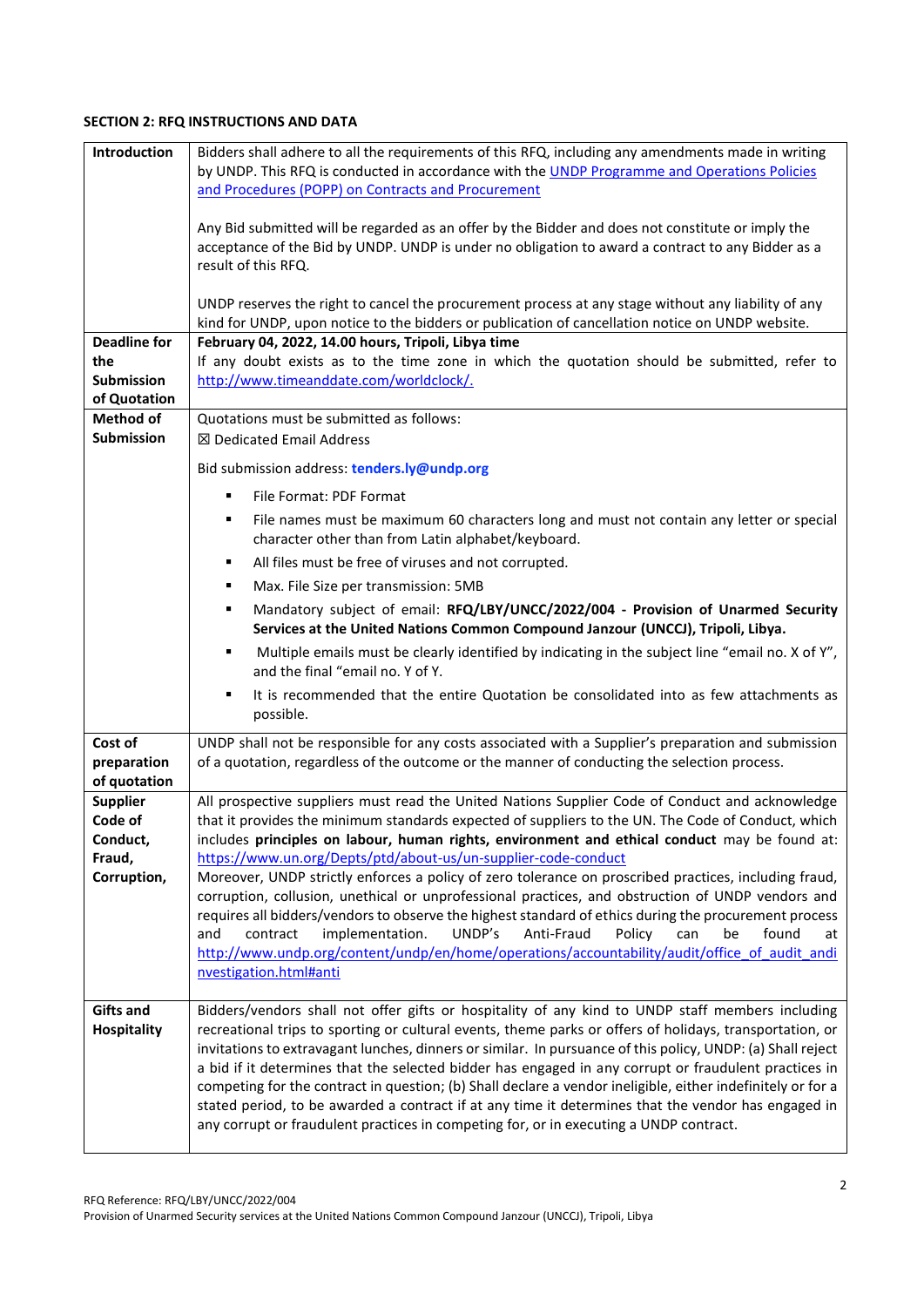| <b>Conflict of</b>   | UNDP requires every prospective Supplier to avoid and prevent conflicts of interest, by disclosing to                                                                                                            |
|----------------------|------------------------------------------------------------------------------------------------------------------------------------------------------------------------------------------------------------------|
| Interest             | UNDP if you, or any of your affiliates or personnel, were involved in the preparation of the                                                                                                                     |
|                      | requirements, design, specifications, cost estimates, and other information used in this RFQ. Bidders                                                                                                            |
|                      | shall strictly avoid conflicts with other assignments or their own interests, and act without                                                                                                                    |
|                      | consideration for future work. Bidders found to have a conflict of interest shall be disqualified.                                                                                                               |
|                      |                                                                                                                                                                                                                  |
|                      | Bidders must disclose in their Bid their knowledge of the following: a) If the owners, part-owners,                                                                                                              |
|                      | officers, directors, controlling shareholders, of the bidding entity or key personnel who are family                                                                                                             |
|                      | members of UNDP staff involved in the procurement functions and/or the Government of the country                                                                                                                 |
|                      | or any Implementing Partner receiving goods and/or services under this RFQ.                                                                                                                                      |
|                      | The eligibility of Bidders that are wholly or partly owned by the Government shall be subject to UNDP's                                                                                                          |
|                      | further evaluation and review of various factors such as being registered, operated and managed as an                                                                                                            |
|                      | independent business entity, the extent of Government ownership/share, receipt of subsidies,                                                                                                                     |
|                      | mandate and access to information in relation to this RFQ, among others. Conditions that may lead to                                                                                                             |
|                      | undue advantage against other Bidders may result in the eventual rejection of the Bid.                                                                                                                           |
| General              | Any Purchase Order or contract that will be issued as a result of this RFQ shall be subject to the                                                                                                               |
| <b>Conditions of</b> | <b>General Conditions of Contract</b>                                                                                                                                                                            |
| Contract             | Select the applicable GTC:                                                                                                                                                                                       |
|                      | ⊠ General Terms and Conditions / Special Conditions for Contract.                                                                                                                                                |
|                      | $\Box$ General Terms and Conditions for de minimis contracts (services only, less than \$50,000)                                                                                                                 |
|                      | □ General Terms and Conditions for Works                                                                                                                                                                         |
|                      | Applicable Terms and Conditions and other provisions are available at UNDP/How-we-buy                                                                                                                            |
| <b>Special</b>       | $\Box$ Cancellation of Contract if the delivery/completion is delayed by [30 days]                                                                                                                               |
| <b>Conditions of</b> | ⊠ Others [pls. specify]                                                                                                                                                                                          |
| Contract             |                                                                                                                                                                                                                  |
|                      | Except under the circumstances of Force Majeure as described under the UNDP General Conditions                                                                                                                   |
|                      |                                                                                                                                                                                                                  |
|                      | of Contract for the provision of Services, if the Contractor fails to perform the services within the                                                                                                            |
|                      | period specified in the Contract, UNDP may, without prejudice to any or all its other remedies under                                                                                                             |
|                      | the Contract and if so stated, deduct from the Contract price, as liquidated damages, a sum                                                                                                                      |
|                      | equivalent to the percentage of 0.3% of the original total Contract price for each day of delay until                                                                                                            |
|                      | actual delivery or performance, up to a maximum deduction of 10%. Once the maximum is reached,                                                                                                                   |
|                      | UNDP may terminate the Contract pursuant to the UNDP General Conditions of Contract for the                                                                                                                      |
|                      | provision of Services.                                                                                                                                                                                           |
| Eligibility          | A vendor who will be engaged by UNDP may not be suspended, debarred, or otherwise identified as                                                                                                                  |
|                      | ineligible by any UN Organization or the World Bank Group or any other international Organization.                                                                                                               |
|                      | Vendors are therefore required to disclose to UNDP whether they are subject to any sanction or                                                                                                                   |
|                      | temporary suspension imposed by these organizations. Failure to do so may result in termination of                                                                                                               |
|                      | any contract or PO subsequently issued to the vendor by UNDP.                                                                                                                                                    |
|                      | It is the Bidder's responsibility to ensure that its employees, joint venture members, sub-contractors,                                                                                                          |
|                      | service providers, suppliers and/or their employees meet the eligibility requirements as established by                                                                                                          |
|                      | UNDP.                                                                                                                                                                                                            |
|                      | Bidders must have the legal capacity to enter a binding contract with UNDP and to deliver in the                                                                                                                 |
|                      | country, or through an authorized representative.                                                                                                                                                                |
| <b>Currency of</b>   | Quotations shall be quoted in United States Dollars (US\$)                                                                                                                                                       |
| Quotation            |                                                                                                                                                                                                                  |
| Joint                | If the Bidder is a group of legal entities that will form or have formed a Joint Venture (JV), Consortium                                                                                                        |
| Venture,             | or Association for the Bid, they shall confirm in their Bid that : (i) they have designated one party to act                                                                                                     |
| Consortium<br>or     | as a lead entity, duly vested with authority to legally bind the members of the JV, Consortium or                                                                                                                |
| <b>Association</b>   | Association jointly and severally, which shall be evidenced by a duly notarized Agreement among the                                                                                                              |
|                      | legal entities, and submitted with the Bid; and (ii) if they are awarded the contract, the contract shall<br>be entered into, by and between UNDP and the designated lead entity, who shall be acting for and on |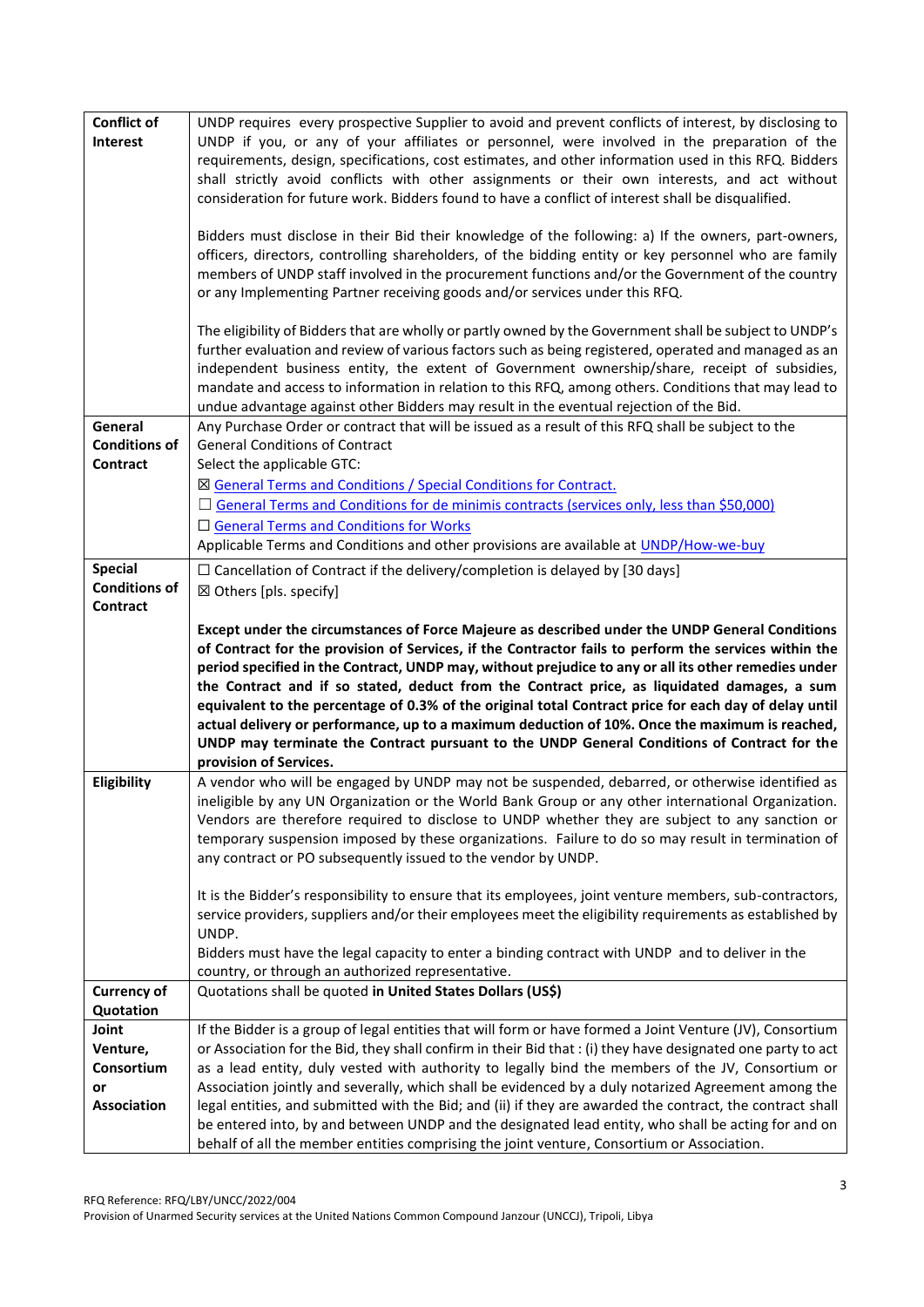|                       | Refer to Clauses 19 - 24 under Solicitation policy for details on the applicable provisions on Joint                                                                                                                 |
|-----------------------|----------------------------------------------------------------------------------------------------------------------------------------------------------------------------------------------------------------------|
|                       | Ventures, Consortium or Association.                                                                                                                                                                                 |
| <b>Only one Bid</b>   | The Bidder (including the Lead Entity on behalf of the individual members of any Joint Venture,                                                                                                                      |
|                       | Consortium or Association) shall submit only one Bid, either in its own name or, if a joint venture,                                                                                                                 |
|                       | Consortium or Association, as the lead entity of such Joint Venture, Consortium or Association.                                                                                                                      |
|                       | Bids submitted by two (2) or more Bidders shall all be rejected if they are found to have any of the                                                                                                                 |
|                       | following:                                                                                                                                                                                                           |
|                       | a) they have at least one controlling partner, director or shareholder in common; or b) any one of them                                                                                                              |
|                       | receive or have received any direct or indirect subsidy from the other/s; or                                                                                                                                         |
|                       | b) they have the same legal representative for purposes of this RFQ; or                                                                                                                                              |
|                       | c) they have a relationship with each other, directly or through common third parties, that puts them<br>in a position to have access to information about, or influence on the Bid of, another Bidder regarding     |
|                       | this RFQ process.                                                                                                                                                                                                    |
|                       | d) they are subcontractors to each other's Bid, or a subcontractor to one Bid also submits another Bid                                                                                                               |
|                       | under its name as lead Bidder: or                                                                                                                                                                                    |
|                       | e) some key personnel proposed to be in the team of one Bidder participates in more than one Bid                                                                                                                     |
|                       | received for this RFQ process. This condition relating to the personnel, does not apply to                                                                                                                           |
|                       | subcontractors being included in more than one Bid.                                                                                                                                                                  |
| <b>Duties and</b>     | Article II, Section 7, of the Convention on the Privileges and Immunities provides, inter alia, that the                                                                                                             |
| taxes                 | United Nations, including UNDP as a subsidiary organ of the General Assembly of the United Nations,                                                                                                                  |
|                       | is exempt from all direct taxes, except charges for public utility services, and is exempt from customs                                                                                                              |
|                       | restrictions, duties, and charges of a similar nature in respect of articles imported or exported for its<br>official use. All quotations shall be submitted net of any direct taxes and any other taxes and duties, |
|                       | unless otherwise specified below:                                                                                                                                                                                    |
|                       | All prices must:                                                                                                                                                                                                     |
|                       | $\Box$ be inclusive of VAT and other applicable indirect taxes                                                                                                                                                       |
|                       | $\boxtimes$ be exclusive of VAT and other applicable indirect taxes.                                                                                                                                                 |
| Language of           | English                                                                                                                                                                                                              |
| quotation             | Including documentation including catalogues, instructions and operating manuals.                                                                                                                                    |
| <b>Documents</b>      | Bidders shall include the following documents in their quotation:                                                                                                                                                    |
| to be                 | $\boxtimes$ Annex 2: Quotation Submission Form duly completed and signed.                                                                                                                                            |
| submitted             | $\boxtimes$ Annex 3: Technical and Financial Offer duly completed and signed and in accordance with the                                                                                                              |
|                       | Schedule of Requirements in Annex 1.                                                                                                                                                                                 |
|                       | $\boxtimes$ Cover Letter: A cover letter that lists the lead contact person with contact information.                                                                                                                |
|                       | ⊠ Registration certificate and local registrations, licenses. (Valid business license as Private Security                                                                                                            |
|                       | Guard Company) authorized to operate in Libya                                                                                                                                                                        |
| Quotation<br>validity | Quotations shall remain valid for<br>90 days from the deadline for the Submission of Quotation.                                                                                                                      |
| period                |                                                                                                                                                                                                                      |
| <b>Price</b>          | No price variation due to escalation, inflation, fluctuation in exchange rates, or any other market                                                                                                                  |
| variation             | factors shall be accepted at any time during the validity of the quotation after the quotation has been                                                                                                              |
|                       | received.                                                                                                                                                                                                            |
| <b>Partial</b>        | ⊠ Not permitted                                                                                                                                                                                                      |
| Quotes                | $\Box$ Permitted.                                                                                                                                                                                                    |
|                       |                                                                                                                                                                                                                      |
| <b>Alternative</b>    | ⊠ Not permitted                                                                                                                                                                                                      |
| Quotes                | $\Box$ Permitted                                                                                                                                                                                                     |
|                       | If permitted, an alternative quote may be submitted only if a conforming quote to the RFQ                                                                                                                            |
|                       | requirements is submitted. Where the conditions for its acceptance are met, or justifications are clearly                                                                                                            |
|                       | established, Click or tap here to enter text. reserves the right to award a contract based on an                                                                                                                     |
|                       | alternative quote. If multiple/alternative quotes are being submitted, they must be clearly marked as                                                                                                                |
|                       | "Main Quote" and "Alternative Quote"                                                                                                                                                                                 |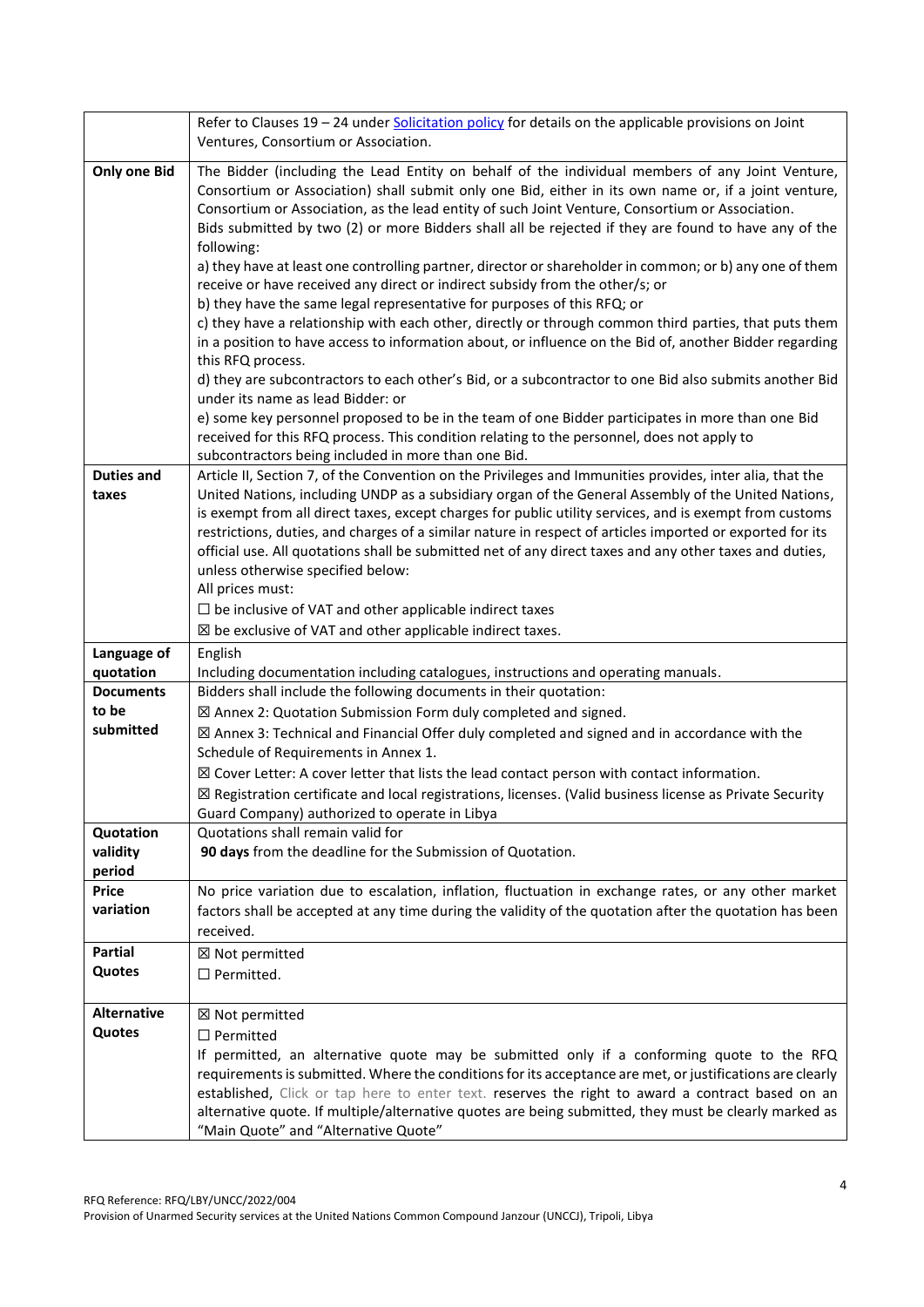| Payment               | $\boxtimes$ 100% within 30 days after receipt of goods, works and/or services and submission of payment   |
|-----------------------|-----------------------------------------------------------------------------------------------------------|
| <b>Terms</b>          | documentation.                                                                                            |
|                       | □Other Click or tap here to enter text.                                                                   |
| <b>Conditions</b>     | ⊠ Satisfactory completion of services and submission of invoice to UNDP at the end of each month          |
| for Release           |                                                                                                           |
| of                    |                                                                                                           |
| Payment               |                                                                                                           |
|                       |                                                                                                           |
| <b>Contact</b>        | E-mail address: procurement.ly@undp.org                                                                   |
| Person for            | Attention: Quotations shall not be submitted to this address but to the address for quotation             |
| corresponde           | submission above. Otherwise, offer shall be disqualified.                                                 |
| nce,                  | Any delay in UNDP's response shall be not used as a reason for extending the deadline for submission,     |
| notifications,        | unless UNDP determines that such an extension is necessary and communicates a new deadline to the         |
| and                   | Proposers.                                                                                                |
| clarifications        |                                                                                                           |
| <b>Clarifications</b> | Requests for clarification from bidders will not be accepted any later than 03 day before the             |
|                       | submission deadline.                                                                                      |
| <b>Evaluation</b>     | ⊠The Contract or Purchase Order will be awarded to Lowest priced technically responsive, eligible,        |
| method                | and qualified bid.                                                                                        |
|                       |                                                                                                           |
| <b>Evaluation</b>     | 1. Minimum of 05 years of experience in the security industry prior to submission of its proposal.        |
| criteria              | 2. Valid business licenses in provision of security/protection services. Interested bidders must have     |
|                       | appropriate permission/registration from relevant Government body to operate in Libya (copy must          |
|                       | be provided with the offer). In case of joint venture or consortium, all companies/bidders must have      |
|                       | appropriate permission/registration from relevant Government body to operate in Libya (copy must          |
|                       | be provided with the bid). The supporting (documents) must be translated into English language.           |
|                       | 3. Firm's capacity to comply with all the required insurances in performance of the contract as per the   |
|                       | Terms and condition of the contract.                                                                      |
|                       | 4. Qualifications of key personnel: Project manager / Representative of the security company, training    |
|                       | manager / instructor                                                                                      |
|                       | 5. Qualifications of Company: at least 1 (one) similar nature contract, for the past 5 years. Copy of the |
|                       | contract to be provided.                                                                                  |
|                       | 6. Acceptance to UNDP General Terms and Conditions                                                        |
| <b>Right not to</b>   | UNDP is not bound to accept any quotation, nor award a contract or Purchase Order                         |
| accept any            |                                                                                                           |
| quotation             |                                                                                                           |
| <b>Right to vary</b>  | At the time of award of Contract or Purchase Order, UNDP reserves the right to vary (increase or          |
| requirement           | decrease) the quantity of services and/or goods, by up to a maximum twenty-five per cent (25%) of         |
| at time of            | the total offer, without any change in the unit price or other terms and conditions.                      |
| award                 |                                                                                                           |
| <b>Type of</b>        | □ Purchase Order                                                                                          |
| <b>Contract to</b>    | ⊠ Contract Face Sheet (Goods and-or Services) (this template is also utilised for Long-Term Agreement)    |
| be awarded            | and if an LTA will be signed, specify the document that will trigger the call-off. E.g., PO, etc.)        |
|                       | □ Contract for Works                                                                                      |
|                       | $\Box$ Other Type/s of Contract [pls. specify]                                                            |
| <b>Expected</b>       | 10 February 2021                                                                                          |
| date for              |                                                                                                           |
| contract              |                                                                                                           |
| award.                |                                                                                                           |
| <b>Publication</b>    | UNDP will publish the contract awards valued at USD 100,000 and more on the websites of the CO            |
| of Contract           | and the corporate UNDP Web site.                                                                          |
| Award                 |                                                                                                           |
| <b>Policies and</b>   | This RFQ is conducted in accordance with UNDP Programme and Operations Policies and Procedures            |
| procedures            |                                                                                                           |
|                       |                                                                                                           |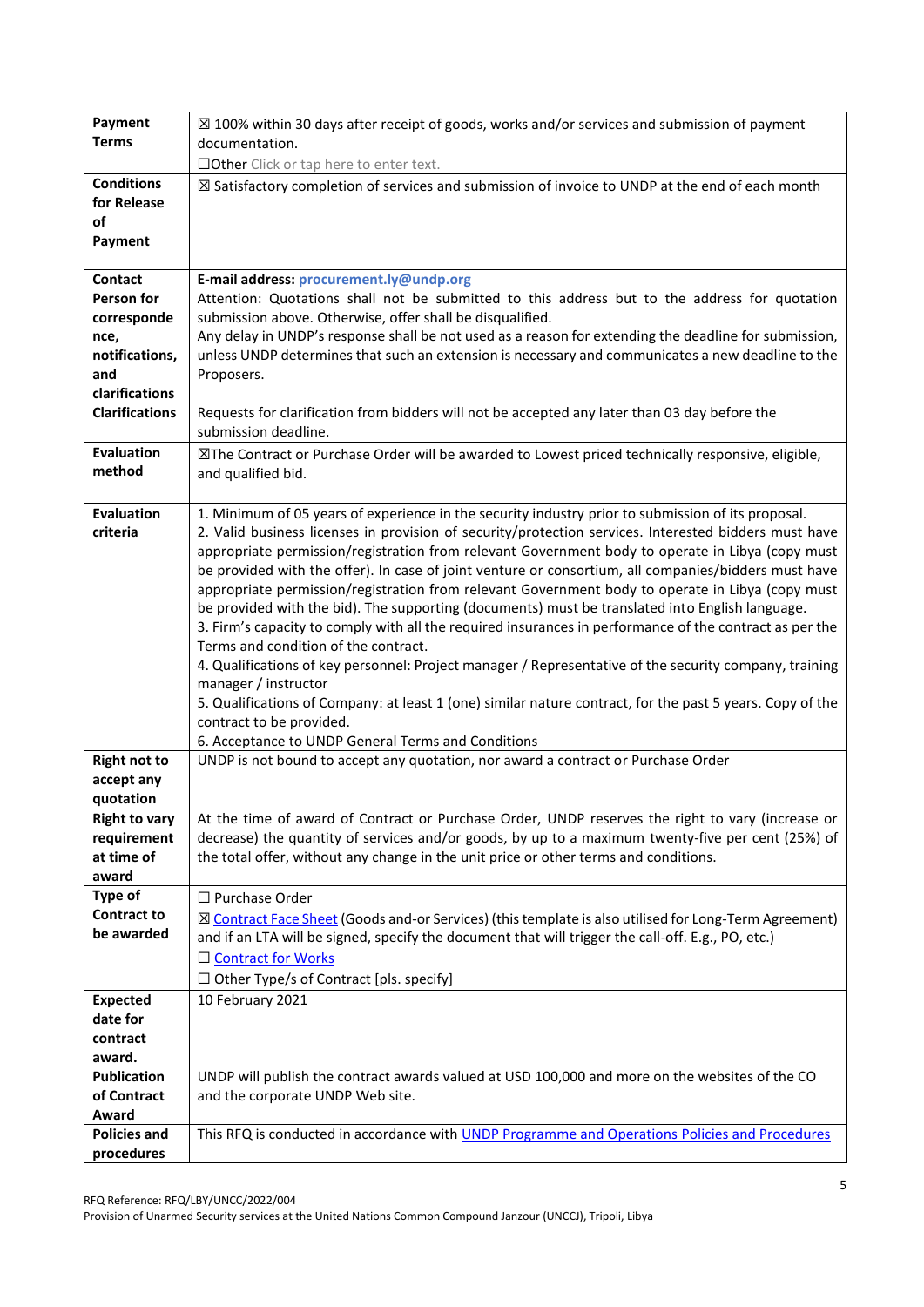| <b>UNGM</b>  | Any Contract resulting from this RFQ exercise will be subject to the supplier being registered at the |
|--------------|-------------------------------------------------------------------------------------------------------|
| registration | appropriate level on the United Nations Global Marketplace (UNGM) website at www.ungm.org.            |
|              | The Bidder may still submit a quotation even if not registered with the UNGM, however, if the Bidder  |
|              | is selected for Contract award, the Bidder must register on the UNGM prior to contract signature.     |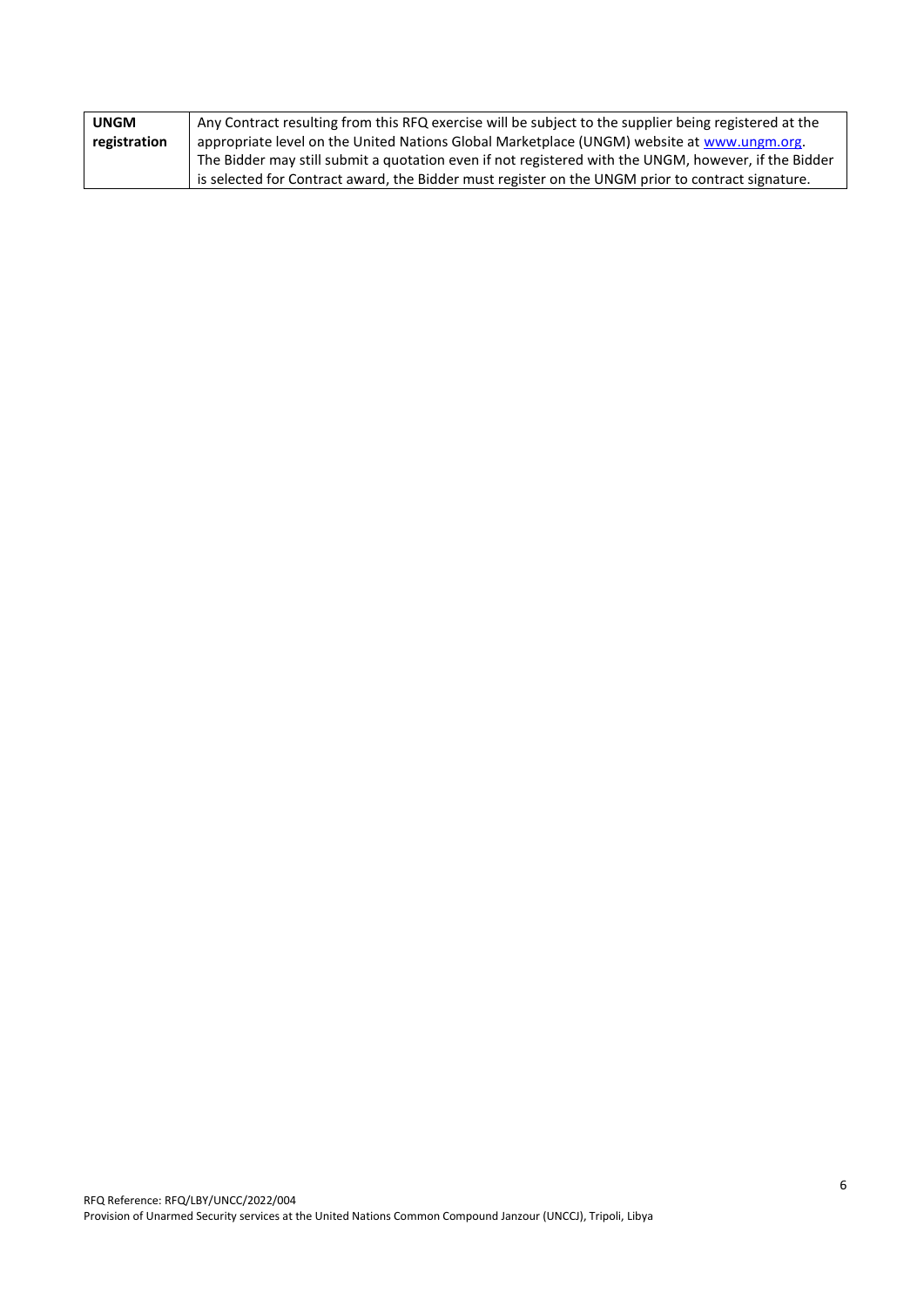### **ANNEX 1 : SCHEDULE OF REQUIREMENTS**

## **TERMS OF REFERENCE FOR SECURITY SERVICES COMPANY**

# **A.Project Title: Provision of Unarmed Security services at the United Nations Common Compound Janzour (UNCCJ), Tripoli, Libya.**

### **B.Project Description**

UNDP, on behalf of participating UN Agencies present in Tripoli, Libya, intends to secure the services of a professional contractor to manage and operate an Unarmed Security Guards under the UN supervision/operational control at the United Nation Common Compound Janzour (UNCCJ), Tripoli, Libya.

Contract will be awarded to the selected contractor for one (01) year with the possibility of extension for the additional 1 year period, subject to the need and satisfactory performance.

### **C.Scope of Services, Expected Outputs and Target Completion**

The service provider shall provide all supervisory, management and other personnel with requisite experience, education and ability and other resources to plan and provide security services operations to the United Nation Common Compound Janzour (UNCCJ), Tripoli, Libya.

The service provider shall provide security services and protection of personnel, assets, property and facilities of the United Nation Common Compound Janzour (UNCCJ), Tripoli, Libya including:

- a. Provision of a fully trained and equipped unarmed guard force at UNCCJ Tripoli, Libya.
- b. Continuous and ongoing training and re-training of all contracted security personnel and resources on a regular, programmed, and scheduled basis as agreed between the service provider and UN Libya Security Team.
- c. Providing round-the-clock experienced security guard and supervisors to the UNCCJ premises as required during the contract period.
- d. A series of Team Leaders are to be determined by the service provider and included as part of the internal management of the unarmed guards

| <b>LOCATION</b>                                                 | NO OF GUARDS PER SHIFT |             |                       | <b>SUP. PER</b><br><b>SHIFT</b> | <b>TOTAL</b> |
|-----------------------------------------------------------------|------------------------|-------------|-----------------------|---------------------------------|--------------|
|                                                                 | $1ST$ SHIFT            | $2ND$ SHIFT | 3 <sup>RD</sup> SHIFT | 1x3                             |              |
| <b>United Nations Common</b><br><b>Compound Janzour (UNCCJ)</b> |                        |             |                       |                                 | 22           |

The service provider shall perform to the standards and shall follow all applications and directives as identified in the Schedule of Requirements to include international best practice procedures.

### **Static Protection of United Nations Personnel, Premises and Property**

### *Objective*

1. Provide a competent, robust, and sustainable unarmed response to deny unauthorised entry or any attack in protecting all United Nations (UN) personnel, visitors, and facility staff at the UNCC, in accordance with the requirements of this TOR.

### *Basic Functions*

- 1. Provide unarmed response during delivering basic functions.
- 2. Patrol the designated area:
	- a. Identify and report suspicious persons or objects which may cause a security concern, and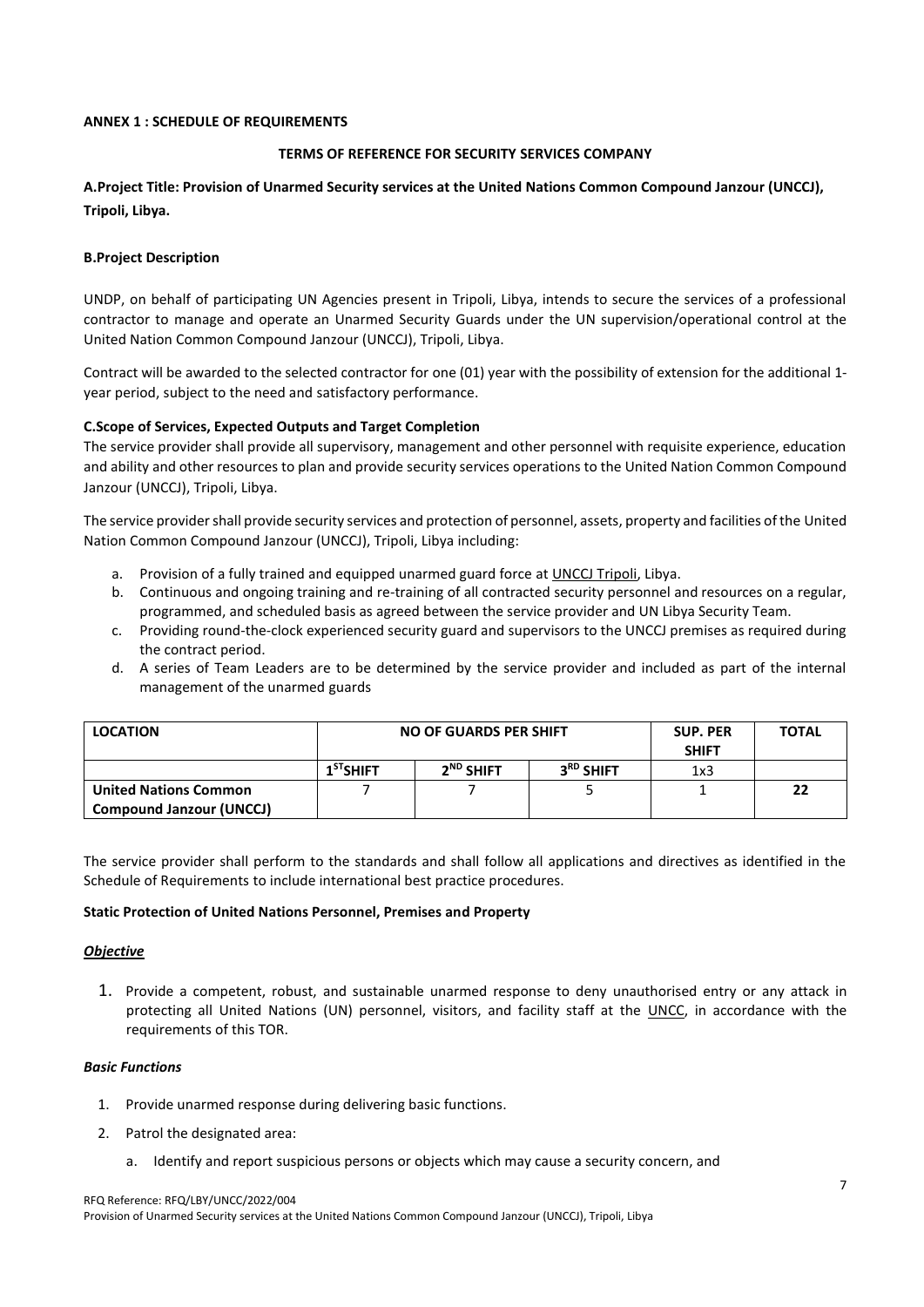- b. Subsequently coordinate with HG Diplomatic Police component to contain or remove suspicious persons or objects which may cause a security concern.
- 3. Monitor and respond to intrusion and safety alarms.
- 4. Monitor and respond to fire safety and other identified hazards.
- 5. Provide timely incident reports to the Shift supervisor, Premises Security Officer (PSO) and/or Security Focal Person.,
- 6. Provide First Aid to United Nations personnel in the event of an incidents, after the threat is neutralized.

### **Duties of the Service Provider:**

The service provider shall be responsible for provision of uniforms, equipment, materials, and personnel for the execution of the services. UNDSS/UNDP will approve the equipment, uniforms, and other materials prior to their use in the performance of the contract.

The service provider/s shall provide properly qualified security personnel and resources, in the correct numbers, equipped with the correct equipment and skills to carry out the functions and duties as contained in this TOR.

**Access Control** – The service provider shall be tasked to prevent unauthorized access to the facilities, property, personnel and resources of the UNCCJ facilities in Tripoli, Libya. Provide access control for personnel and vehicles and prevent the damage or loss of assets and disruption of operations from criminal or malicious acts. This could include, but is not necessarily limited to, the following:

i. Enforce entry/exit control procedures to a given site or sites.

ii. Enforce restrictions on access to sensitive areas.

iii. Enforce visitor control procedures, including escort visitors to/from offices within the facilities.

iv. Use electronic body, package or vehicle search equipment.

iv. Perform personal searches for visitors and contractors.

v. Perform vehicle searches.

vi. Perform premises or area searches for suspicious items and explosive devices.

vii. Perform mail screening by inspecting materials and packages entering the Premises.

viii. Account for UNCCJ-owned property and Prevention of the unauthorized removal of UN property leaving the premises or protected area.

ix. Provide counter-hostile surveillance service.

2. **Operating of security technology**, such as: Walk-through, metal detectors, X-Ray machine and CCTV systems – The service provider personnel shall be tasked to operate and monitor the security technology to prevent breaches to the perimeter of the compound.

3.**Patrol the designated premises or area**: The service provider personnel shall be tasked to provide security to the exterior of all offices, monitor facility fences and protect UNCCJ, using roving patrols where required. This could include, but is not necessarily limited to, the following:

a. Identify and report suspicious persons or objects which may cause a security concern; and

b. Subsequently contain or remove suspicious persons or objects, which may cause a security concern.

4. **Fire prevention, fire alarms and fire emergency/evacuation procedures** – The service provider personnel shall be tasked to assist UNDSS/UNDP Premises Security Officer (PSO), in ensuring evacuating of the UNCCJ facilities in accordance with the UNDSS/UNDP Evacuation Plan, and with the use of firefighting equipment.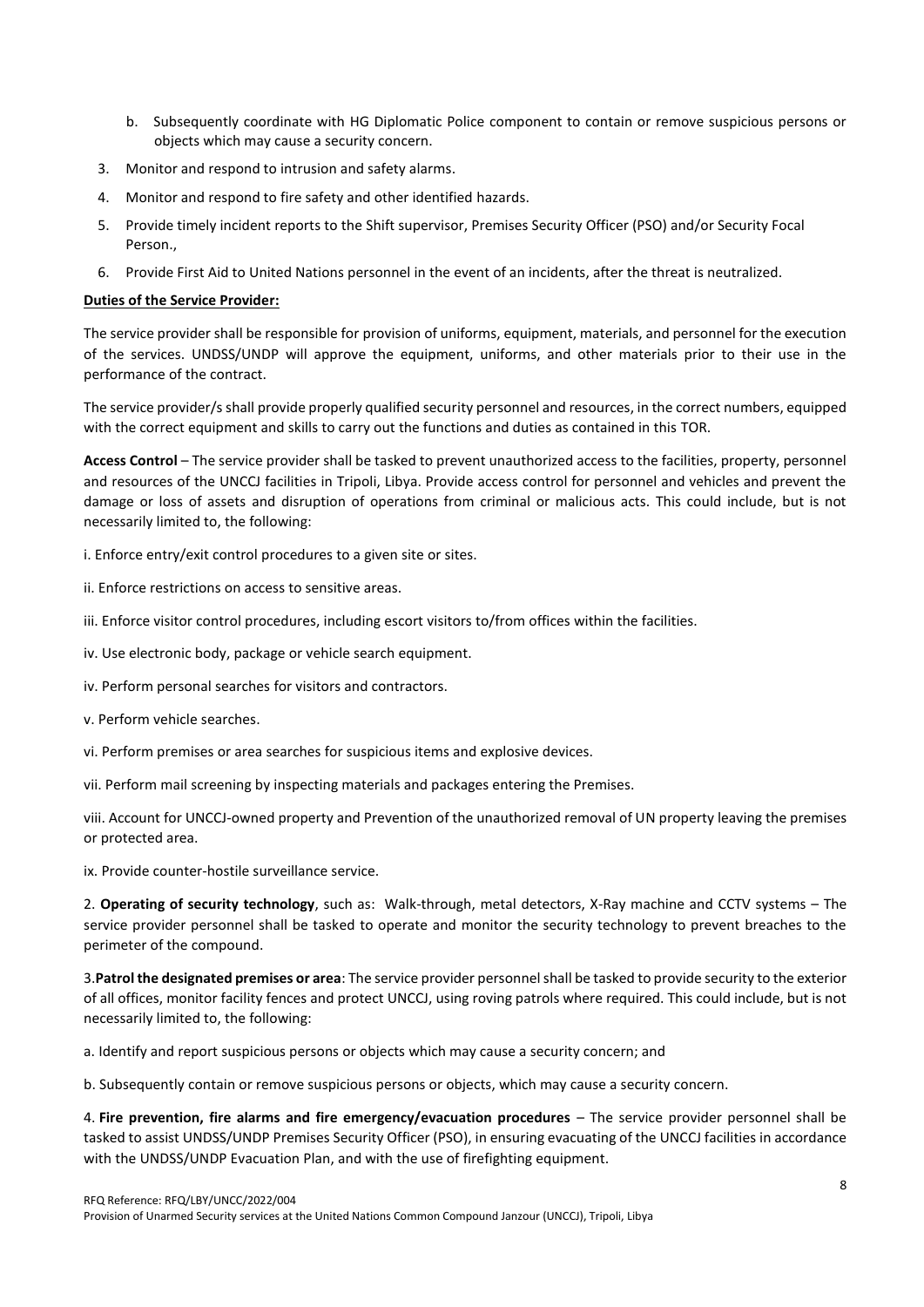5.**Crime Scene Protection** - The service provider personnel shall be tasked to mark and secure any scene of crime incident, from unauthorized entry.

6.**Maintenance of Reports** - The service provider personnel shall be tasked to track all incoming and outgoing UN personnel and Visitors in writing. In addition, the service provider personnel shall maintain a Daily Occurrence Book, detailing "occurrences" and events, which occur during each shift.

7.**Medical Emergencies** – The service provider shall be tasked to provide medical assistance to United Nations personnel and visitors in the event of incidents.

8. **Security training** – The service provider shall provide by-annual theoretical and practical training for its personnel.

#### 9.**Monitor and respond to intrusions and safety alarms**.

Individual shifts and duty-rosters will be prepared by the provider, in consultation with the Premises Security Officer, and based on the latest Security Risk Assessment (SRA) pertinent to the location.

Shift rotation will provide continuous presence of an on-duty team. Team leader taking over the shift should arrive 30 minutes, and team members 15 minutes, before the beginning of the shift for hand over and briefing. The full complement of staffing as prescribed for the facility, leave and sick staff will not be considered as UN staff compliment.

#### **Working Hours and Compulsory Time Off:**

• Security personnel work on 8 hours basis on day shift/night shift basis to ensure appropriate time for rest and recuperation (example below).

| $07.00 -$             | 11.00                                                                                                                                                     | 07.00         |
|-----------------------|-----------------------------------------------------------------------------------------------------------------------------------------------------------|---------------|
| 15.00                 | $15.00 -$                                                                                                                                                 | $11.00 -$     |
| 1 <sup>st</sup> Shift | Shift<br>วnd เ<br>____<br>$\mathcal{L}^{\text{max}}_{\text{max}}$ and $\mathcal{L}^{\text{max}}_{\text{max}}$ and $\mathcal{L}^{\text{max}}_{\text{max}}$ | Shift<br>ord. |

• Personal leave must be granted in terms of the service providers' policy and country labor laws.

#### **The Duties of the Security Guards will include:**

Under the direct supervision of the Team Leader (TL) and Premises Security Officer (PSO), the guards perform the task and other security duties as directed by the TL/PSO:

- Protect staff in the UN compound against external intrusion.
- To man static sentry posts and to be located at vantage points to be designated by PSO.
- To conduct regular patrols within the UNCCJ 24/7 and to report anything unusual through the TL/PSO.
- To report any deficiencies in physical security to the TL/PSO.
- Coordinate all operations closely with and diplomatic police officers at UNCCJ.
- To perform other security duties as detailed by TL/PSO either on an individual basis or within a team.
- To conduct 24/7 CCTV monitoring and operate/activate alarm systems/PA as needed.
- To operate x-ray and walk-through metal detector (WTMD) to ensure dangerous items are not brought into UNCCJ.
- To conduct vehicles, pedestrians, bags, and parcels screening.
- Conduct verification of all people at pedestrian entry gate.
- Conduct through vehicles search and verification to ensure that only authorized vehicles and people are allowed to enter UNCCJ and that no dangerous items are in the vehicle.
- To monitor fire safety hazards and use firefighting equipment to contain fires.
- To participate in UNCCJ safety and security drills.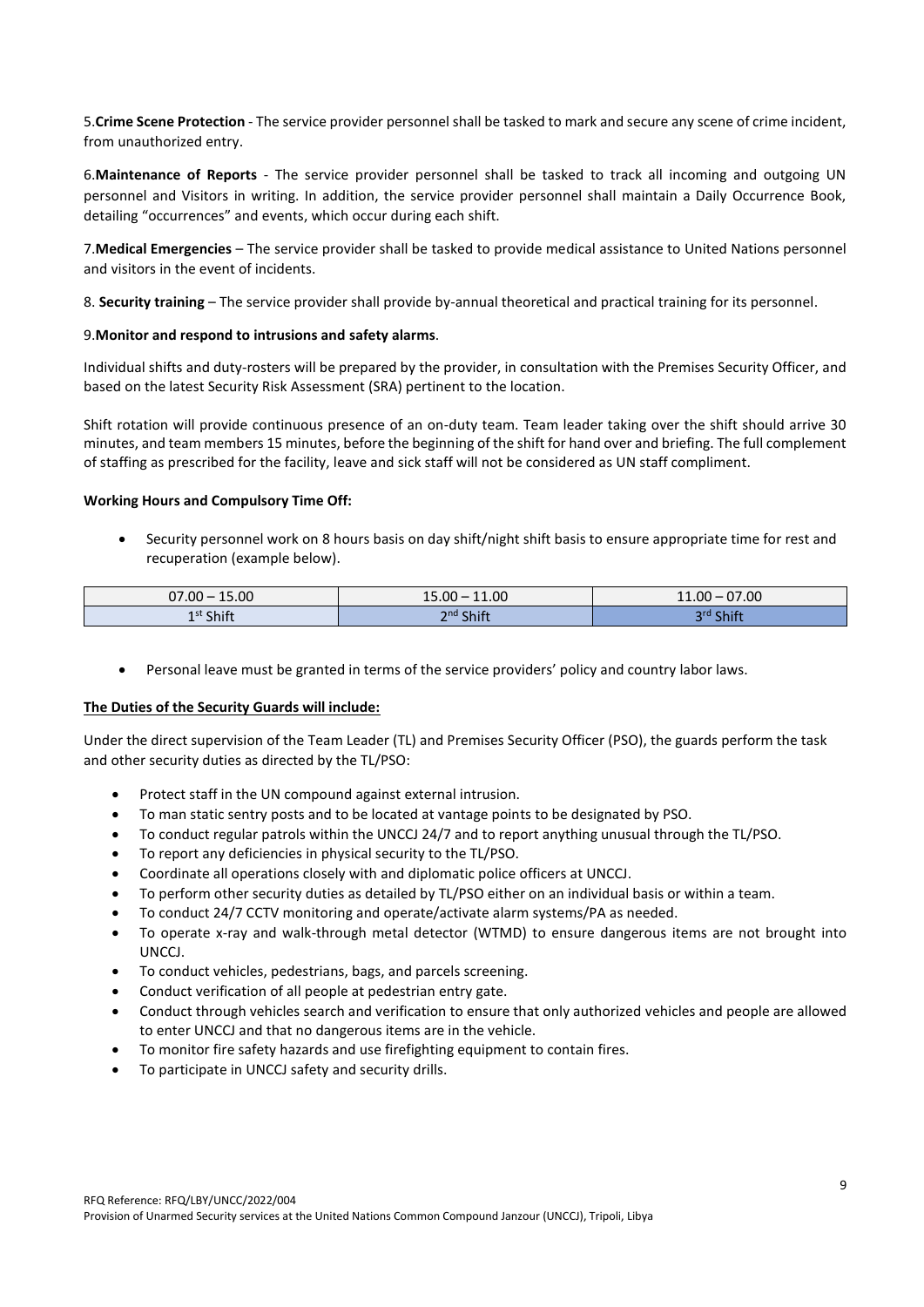### **The Duties of Team Leader will include:**

Under the direct supervision of the Premises Security Officer the Team Leaders perform the following duties:

- Exercise Command and Control of all guards.
- Plan static security tasks and implement these plans; these must include a sound guard's shift roster to always allow for adequate and robust presence.
- Study existing UNCCJ security and contingency plans.
- Rehearse and monitor guards regularly on performance of security duties.
- To always exercise and demonstrate sound leadership and initiative.
- To function effectively under pressure to counter threats, including hostile elements.
- Liaison with other security entities including diplomatic police.
- Conduct limited training, drills, and revision as required.
- Make evaluations on guards' tasks and recommend changes and improvements to drills, plans and skill sets.
- To submit daily incident reports to the PSO and CSA.
- Perform other related security duties as designated by the PSO.
- The TL should have sufficiently comfortable conversational English to be able to interact without difficulty with the UN Security Team during times of incident.

### **Training Standards**

Prior commencing services under the contract, the service provider will provide the following training to each of its personnel on the International Code of Conduct, and the following:

- Radio communications.
- Premises access control.
- Counter-terrorism search.
- Vehicles, pedestrians, bags, and parcels screening.
- First Responder medical training.
- Training on the appropriate use of specific equipment to be utilized, particularly: x-ray scanner, WTMD, under vehicle screening mirror, handheld metal detector, Alarm/PA system, and Firefighting equipment.
- Hostile surveillance and reconnaissance detection training.
- Supervisory and management skills.
- Cultural sensitivity training.
- Human Rights Law and application.
- Management of workplace conflict resolution.
- Integrity and ethical awareness.
- Preventing sexual harassment.
- Overview of United Nations security management system relevant to their duties.

The service provider must certify to UNDP that each personnel have undergone the above trainings and demonstrated the necessary level of skills before commencing the provision of services for the organization.

The service provider must demonstrate to UNDP that a programme of refresher training is implemented for each personnel.

### **Post Requirements (per shift):**

- a. The main gate Pedestrian Access/Reception (ID card verification, CCTV/X-Ray). If possible, 1 guard in  $1<sup>st</sup>$  shift should be female.
- b. Vehicle Screening Area, Entry Lane.
- c. Watch Towers.
- d. Perimeter Patrol roving.
- e. One (1) team leader/supervisor per shift.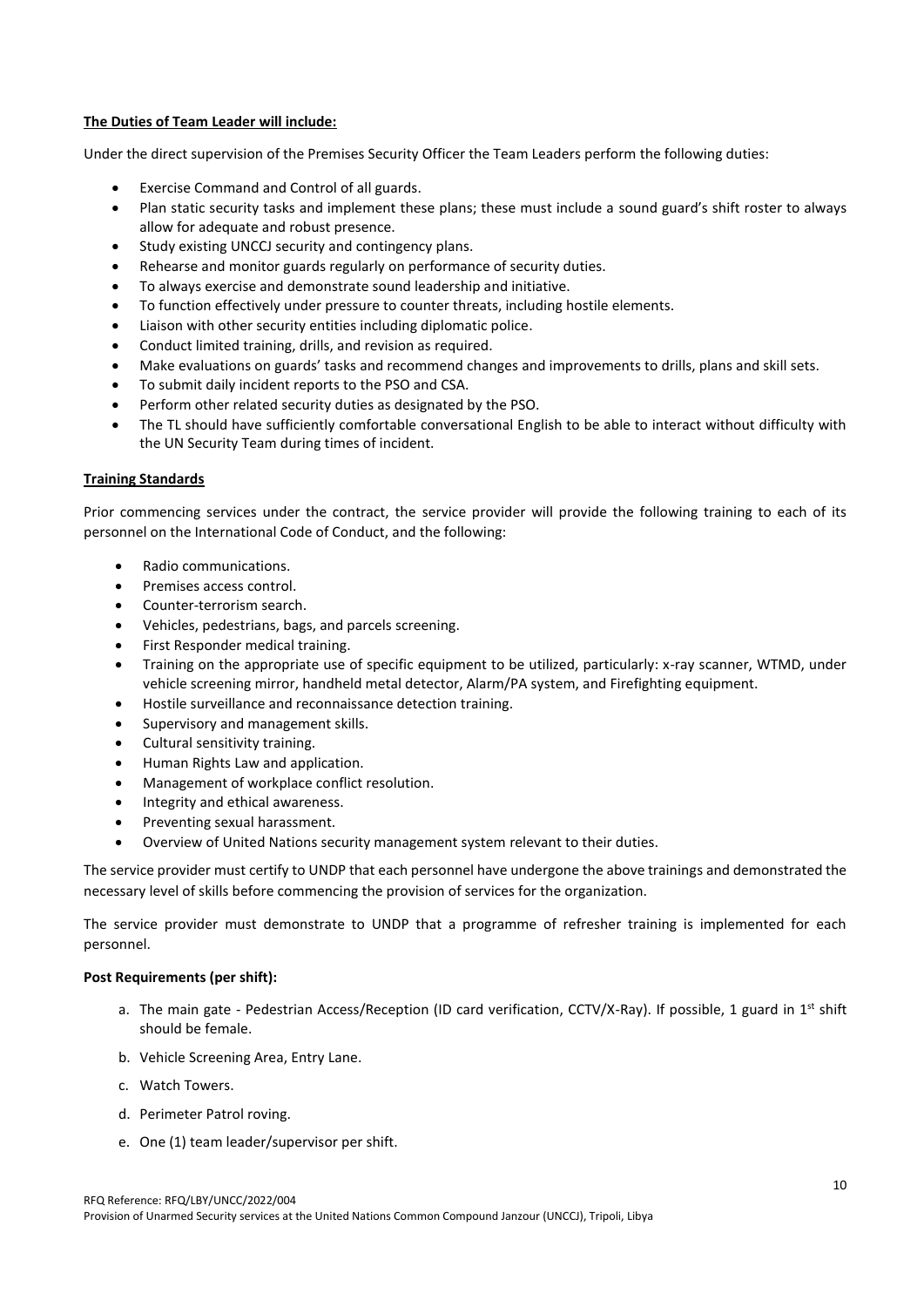f. The manpower can be increased or decreased as deem necessary in consultation with PSO/UNDSS CSA and the service provider.

### *D. Institutional Arrangement*

### **Responsibility of the successful service provider:**

The service provider must be properly registered in terms of the laws of Libya and shall be fully compliant with national security industry regulations and possess all the necessary certifications, import and export licenses, in-country permits and licenses for the security personnel and all the required equipment. The service provider must be a licensed and approved provider of security services within Tripoli, Libya.

The service provider must have been in business of providing security for at least five (5) years prior to submission of its offer.

The service provider must undertake all reasonable steps, to verify with the relevant national authorities that any potential personnel (i) has not been convicted of any national criminal offences including military tribunal or found by national and (ii) is not subject to any ongoing judicial proceedings, including military, in respect of such offences or violations.

All Security Guards have to go through Psychological Evaluation from a reputable M.D. to insure their psychological wellbeing prior engagement of their service

The service provider shall confirm to the UNDP, in writing that the above outlined Screening Process has been conducted and that only personnel who meet the mentioned requirement are to be engaged to provide armed security services.

The service provider will be responsible to maintain and ensure the highest degree of morale and wellbeing of their personnel and will be required to provide whatever recreational equipment is necessary to achieve this.

The service provider will be required to provide evidence of their proposed rotation and leave plan.

The service provider will be responsible to provide all uniforms, communications equipment, and personal protective equipment necessary for the proper conduct of the services as follows:

## **Uniform:**

• All Security Guards to be presented in smart, matching uniforms. Uniform should consist of trousers, shirt, boots, appropriate headwear, and suitable winter clothing to include pullovers, jackets, gloves etc. The colour and style of uniform should be approved by UNDSS/UNDP and would normally consist of combat/cargo-style trousers, matching shirts, high-lace boots (black or tan). Colours should be neutral – tan, black, blue preferred – and not emblazoned with logos, emblems etc.

## **Duty Equipment:**

The equipment requirements for each guard are listed below and is post specific

## **A. Security Guards (unarmed):**

- Uniform.
- UHF/VHF handset (incl. charger and spare battery).
- Cell phone (incl. activated SIM card).
- Personal Protection Equipment (to include body armour and back, helmet).
- Personal medical trauma pack.
- Equipment chest rig/belt rig.
- Flashlight.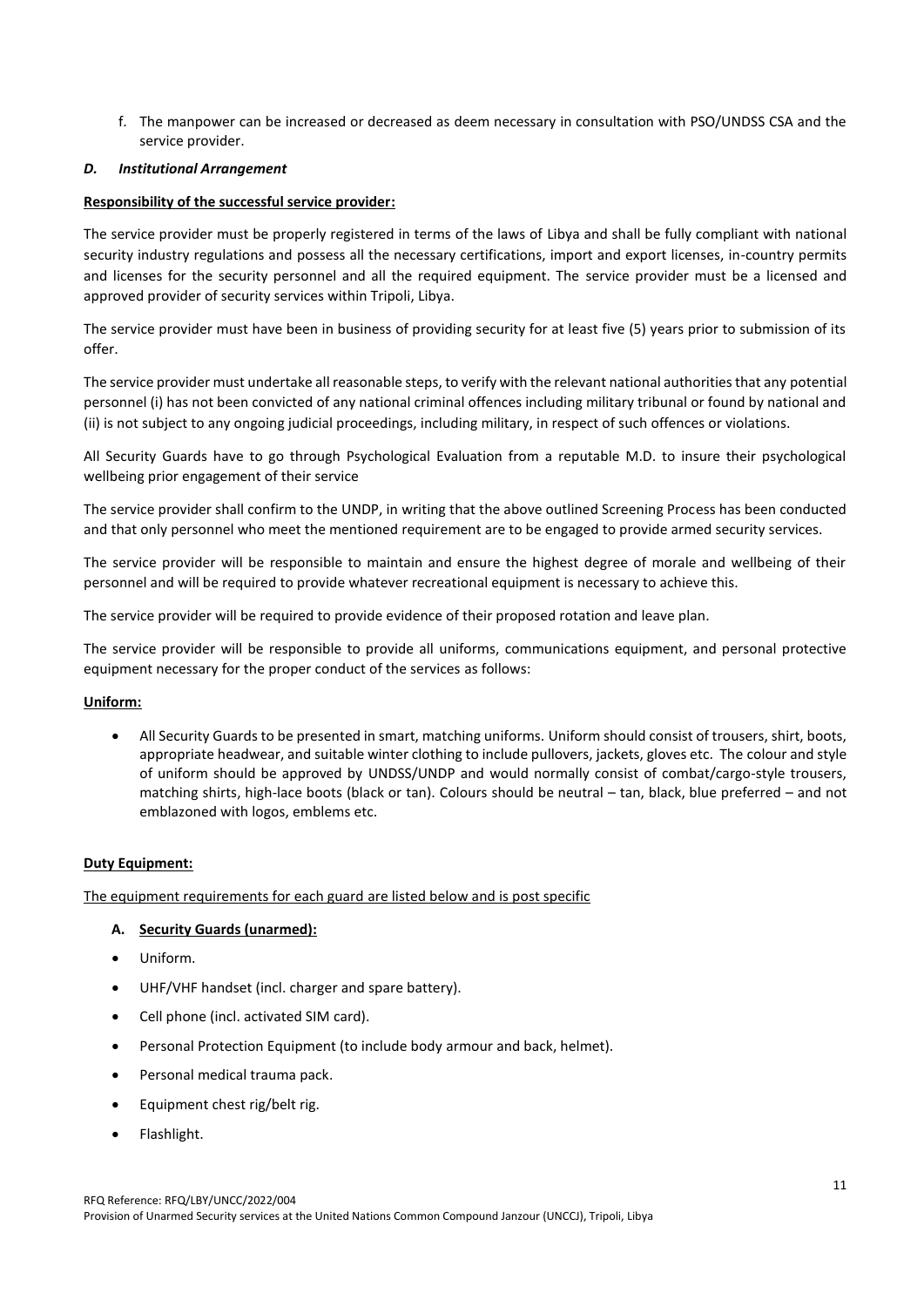### **Planning**

Considering the requirement for interoperability between all components of the UN protection forces, the Service Provider will compile, in conjunction with the UNDP/UNDSS and Diplomatic Police, an integrated security plan for UNCCJ.

### **Personnel:**

The service provider must provide qualified and experienced personnel to accomplish the duties and work as stipulated and required by this TOR. The personnel provided must be employees of the service provider and shall be legally enabled to work within Tripoli, Libya. The service provider shall be able to provide relief personnel to cover for mandatory timeoff, holidays or illnesses.

The successful service provider shall provide and maintain each of their personnel with adequate life insurance, medical insurance including medical evacuation, and third-party liability coverage.

The use of alcoholic beverages and/or illegal drugs by the service provider personnel, while on duty, is strictly forbidden. The service provider shall immediately remove and replace any employee who is under, or strongly suspected of being under, the influence of alcohol or drugs.

All security guards shall wear identification badges with a minimum of the service provider's name and the employee's name.

The service provider will provide a weekly status update report, in addition, they will be required to report any identified security deficiency and/or any security incidents immediately to the Premises Security Officer and UNDSS CSA.

The service provider will be responsible for the provision of life support services such as food, water, medication for its personnel.

### **Mobilization/Demobilization:**

- Initial mobilization period for security personnel will be within 30 days
- Demobilization and/mobilization to a different location will be within 30 days from the date of notification
- Final demobilization within 30 days from the end of contract date
- Eviction and replacement will be done within 24 hours.

### **RESPONSIBILITY OF UNDP**

The contractor will be provided with the following:

The UNDP will provide suitably equipped and protected guard posts and guard house, standard of which will be agreed between UN and the contractor.

- Appropriate communication equipment to TL to enable communication with PSO and UNDSS personnel.
- Premises access control system (CCTV Cameras).
- X-ray scanner

### *E. Duration of the Work*

UNDP intends to award a contract to the successful bidder for one year, renewable/terminates every year without a competitive bidding process, at the discretion of UNDP.

The contract is renewable on a yearly basis upon UNDSS performance evaluation of the successful bidder, meeting all performance standards as set-out in the Statement of Works

In the case of underperformance by the successful bidder, UNDP can terminate the contract prior the end of the one year contract.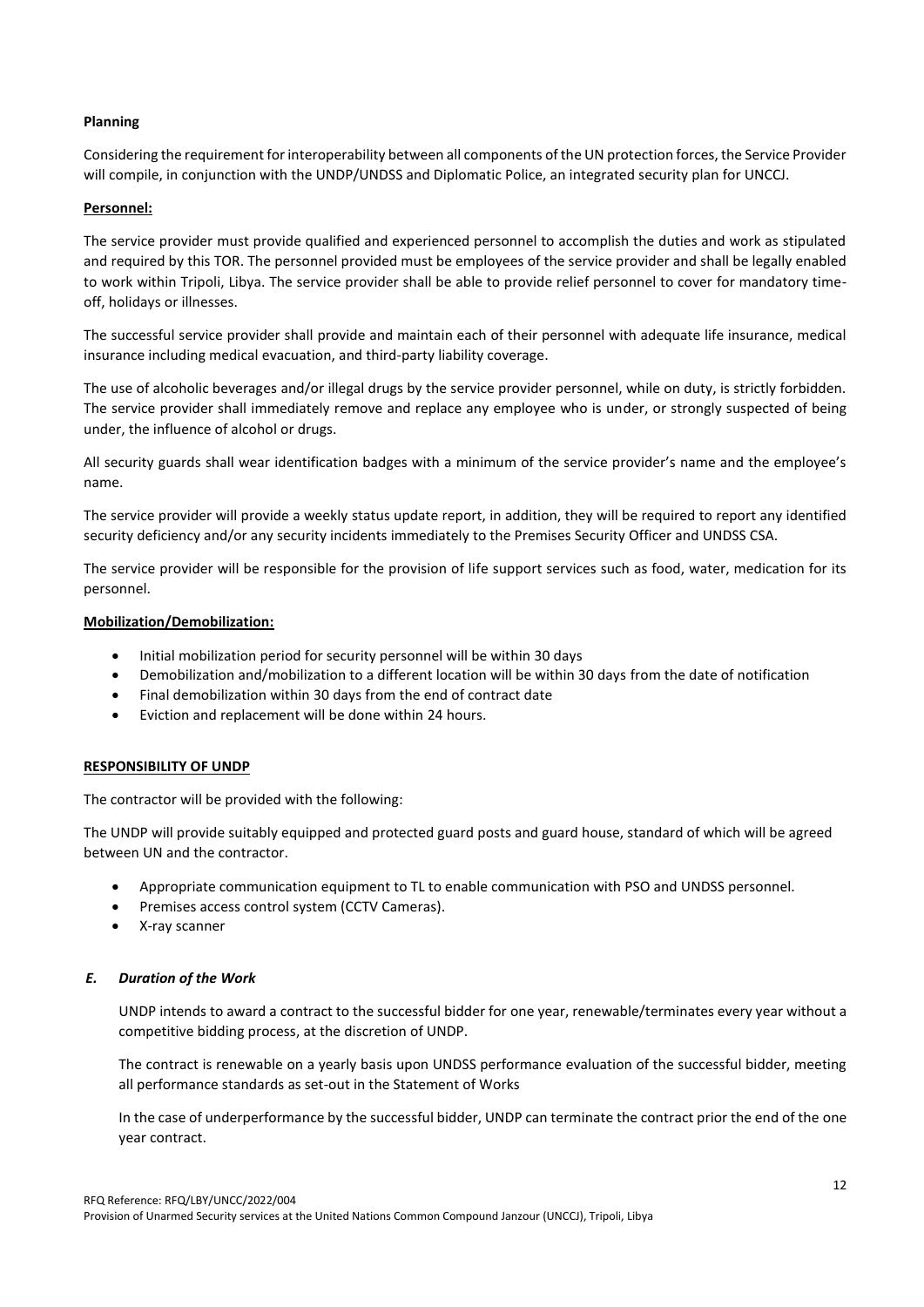### *F. Location of Work*

United Nations Common Compound located in Janzour area, Tripoli, Libya

### *G. Qualifications of the Successful Service Provider at Various Levels*

The service provider must ensure that all contract employees are qualified to perform the specified job task. All personnel must undergo due diligence and positive vetting before being assigned. Personnel must have a clean record and may not have been convicted of any felony or misdemeanour during a five (5) year period preceding the date of submitting proposals. Police reports attesting to this from the personnel country of origin and/or Tripoli, Libya will be made available to UNDSS upon request.

The service provider shall ensure that all its personnel employed and assigned to perform under any Contract resulting from this solicitation meet or exceed the following minimum criteria.

- must be at least 23 years of age.
- be physically fit and able to perform all general patrol duties, functions, and activities.
- be free from all communicable diseases.
- be well proportioned, as to height and weight.
- be in good general health, without physical defects or abnormalities which would interfere with the performance of duties.
- be verified as having armed military or police background.
- have binocular vision correctable using glasses/contact lenses to 20/30; and
- have adequate colour acuity and be capable of hearing normal conversation at three (3) meters with either ear, without the benefit of a hearing aid.

**The Team Leader:** Should, as a minimum, have previously held the military or police rank of Sergeant. In addition to the skills required for the guards, TL are to have demonstrable skill in:

- Conversational level English
- Leadership skills
- Command and control
- Preparation and submission of daily incident reports
- Supervising small teams of security personnel
- Supervising security measures and practices in base camp environments
- Undertaking formal training and general instruction
- Fire plans and Fire Control.
- Disciplinary hearings.

### **The Service Provider:**

The service provider/s must be able to provide proof of the following:

- Must demonstrate at least 5 years of experience in the security industry, particularly in the fields related to this Statement of Works
- Must provide references of satisfactory services provided in the fields of providing security personnel.
- Must provide a communication plan to ensure successful management of the contract.
- Must demonstrate that they have an acceptable security-training program and that the personnel offered will have received proper security training.
- Must be able to provide relievers at short notice.
- Must be properly registered in accordance with Libya laws and legislation.
- Must provide details of employment benefits provided to their employees.
- Must ensure that security personnel are given sufficient rest-days, providing an AL and rotation schedule.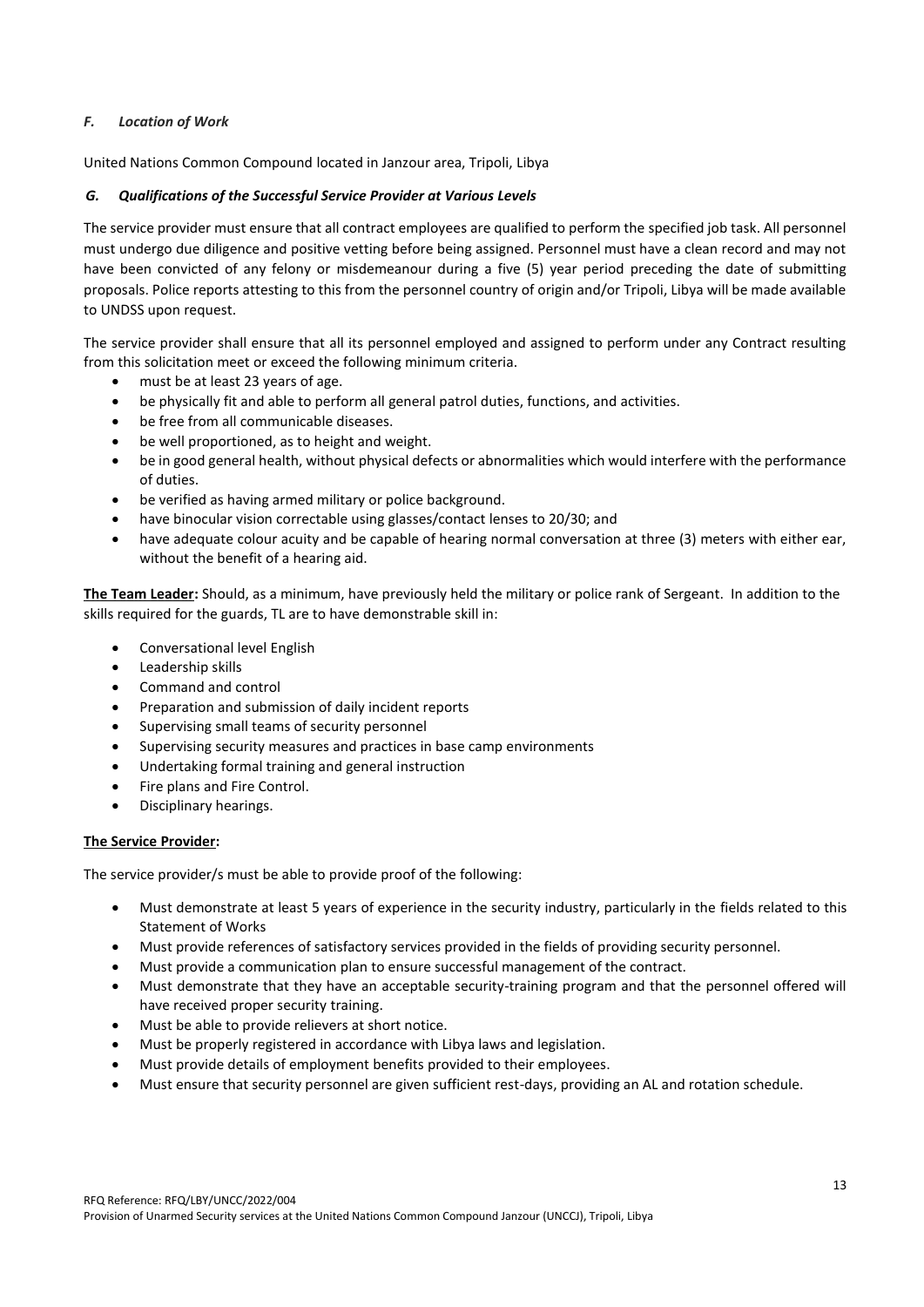### **ANNEX 2: QUOTATION SUBMISSION FORM**

*Bidders are requested to complete this form, including the Company Profile and Bidder's Declaration, sign it and return it as part of their quotation along with Annex 3: Technical and Financial Offer. The Bidder shall fill in this form in accordance with the instructions indicated. No alterations to its format shall be permitted and no substitutions shall be accepted.* 

| Name of Bidder: | Click or tap here to enter text. |                                            |  |
|-----------------|----------------------------------|--------------------------------------------|--|
| RFQ reference:  | RFQ/LBY/UNCC/2022/004            | <b>Date:</b> Click or tap to enter a date. |  |

### **Company Profile**

| <b>Item Description</b>                                                                                                                                                                                                                                                                                    | <b>Detail</b>                                             |  |
|------------------------------------------------------------------------------------------------------------------------------------------------------------------------------------------------------------------------------------------------------------------------------------------------------------|-----------------------------------------------------------|--|
| Legal name of bidder or Lead<br>entity for JVs                                                                                                                                                                                                                                                             | Click or tap here to enter text.                          |  |
| Legal Address, City, Country                                                                                                                                                                                                                                                                               | Click or tap here to enter text.                          |  |
| Website                                                                                                                                                                                                                                                                                                    | Click or tap here to enter text.                          |  |
| Year of Registration                                                                                                                                                                                                                                                                                       | Click or tap here to enter text.                          |  |
| Legal structure                                                                                                                                                                                                                                                                                            | Choose an item.                                           |  |
| Are you a UNGM registered<br>vendor?                                                                                                                                                                                                                                                                       | $\Box$ Yes $\Box$ No<br>If yes, insert UNGM Vendor Number |  |
| <b>Quality Assurance Certification</b><br>(e.g., ISO 9000 or Equivalent) (If<br>yes, provide a Copy of the valid<br>Certificate):                                                                                                                                                                          | $\Box$ Yes $\Box$ No                                      |  |
| Does your Company hold any<br>accreditation such as ISO 14001<br>or ISO 14064 or equivalent related<br>to the environment? (If yes,<br>provide a Copy of the valid<br>Certificate):                                                                                                                        | $\Box$ Yes $\Box$ No                                      |  |
| Does your Company have a<br>written Statement of its<br>Environmental Policy? (If yes,<br>provide a Copy)                                                                                                                                                                                                  | $\Box$ Yes $\Box$ No                                      |  |
| Does your organization<br>demonstrate significant<br>commitment to sustainability<br>through some other means, for<br>example internal company policy<br>documents on women<br>empowerment, renewable<br>energies or membership of trade<br>institutions promoting such issues<br>(If yes, provide a Copy) | $\Box$ Yes $\Box$ No                                      |  |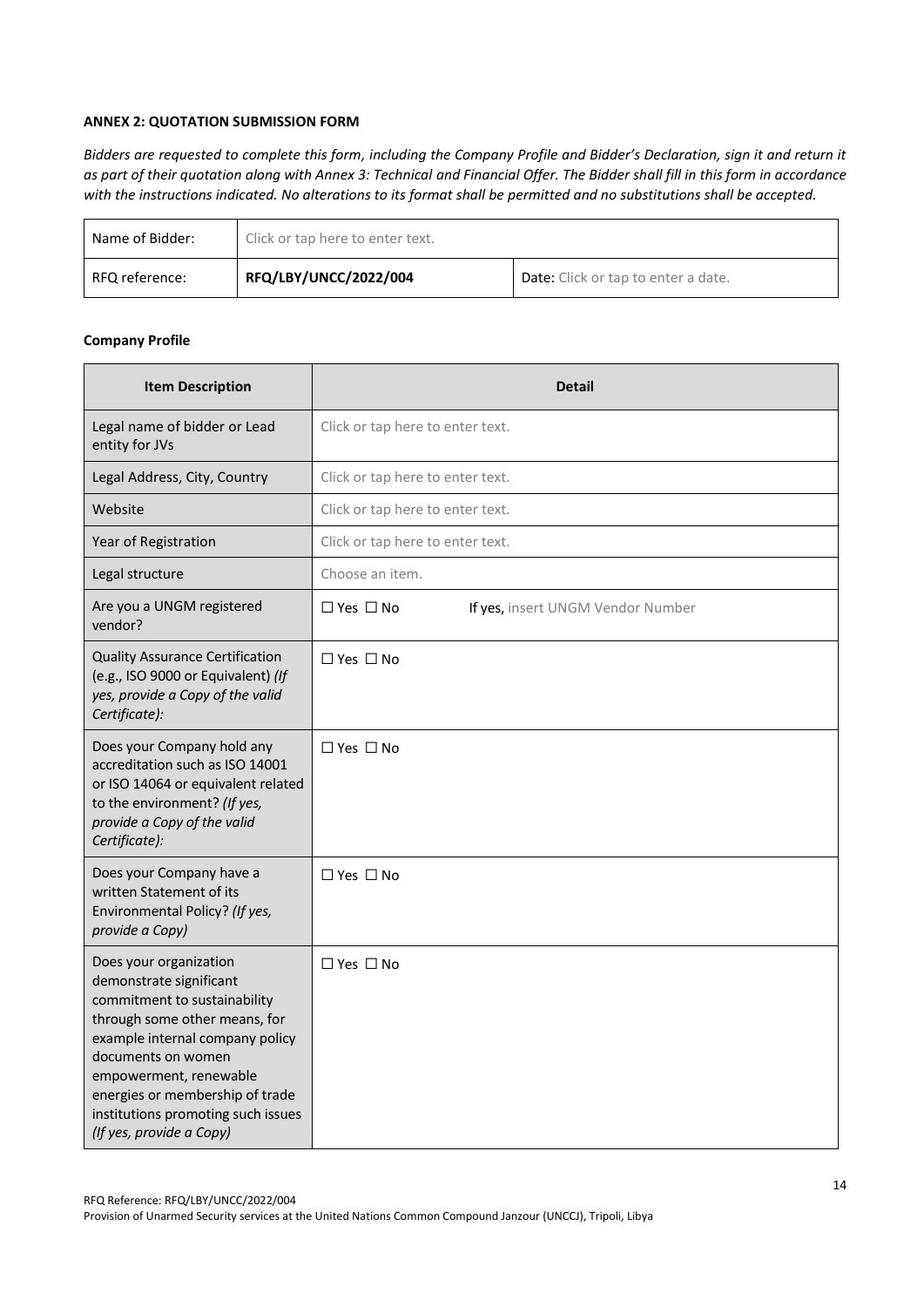| Is your company a member of the<br><b>UN Global Compact</b> |  | $\Box$ Yes $\Box$ No                                  |                                                    |                           |                            |
|-------------------------------------------------------------|--|-------------------------------------------------------|----------------------------------------------------|---------------------------|----------------------------|
| <b>Bank Information</b>                                     |  | Bank Name: Click or tap here to enter text.           |                                                    |                           |                            |
|                                                             |  | Bank Address: Click or tap here to enter text.        |                                                    |                           |                            |
|                                                             |  | <b>IBAN:</b> Click or tap here to enter text.         |                                                    |                           |                            |
|                                                             |  |                                                       | <b>SWIFT/BIC:</b> Click or tap here to enter text. |                           |                            |
|                                                             |  | Account Currency: Click or tap here to enter text.    |                                                    |                           |                            |
|                                                             |  | Bank Account Number: Click or tap here to enter text. |                                                    |                           |                            |
|                                                             |  |                                                       | Previous relevant experience: 3 contracts          |                           |                            |
| <b>Name of previous</b>                                     |  | <b>Client &amp; Reference</b>                         | <b>Contract</b>                                    | <b>Period of activity</b> | <b>Types of activities</b> |
| contracts                                                   |  | <b>Contact Details</b><br>including e-mail            | Value                                              |                           | undertaken                 |
|                                                             |  |                                                       |                                                    |                           |                            |
|                                                             |  |                                                       |                                                    |                           |                            |
|                                                             |  |                                                       |                                                    |                           |                            |

## **Bidder's Declaration**

| <b>Yes</b> | <b>No</b> |                                                                                                                                                                                                                                                                                                                                                                                                                                                                                                                                                                                              |
|------------|-----------|----------------------------------------------------------------------------------------------------------------------------------------------------------------------------------------------------------------------------------------------------------------------------------------------------------------------------------------------------------------------------------------------------------------------------------------------------------------------------------------------------------------------------------------------------------------------------------------------|
| $\Box$     | П         | Requirements and Terms and Conditions: I/We have read and fully understand the RFQ, including the<br>RFQ Information and Data, Schedule of Requirements, the General Conditions of Contract, and any<br>Special Conditions of Contract. I/we confirm that the Bidder agrees to be bound by them.                                                                                                                                                                                                                                                                                             |
| □          | п         | I/We confirm that the Bidder has the necessary capacity, capability, and necessary licenses to fully meet<br>or exceed the Requirements and will be available to deliver throughout the relevant Contract period.                                                                                                                                                                                                                                                                                                                                                                            |
| $\Box$     | П         | Ethics: In submitting this Quote I/we warrant that the bidder: has not entered into any improper, illegal,<br>collusive or anti-competitive arrangements with any Competitor; has not directly or indirectly<br>approached any representative of the Buyer (other than the Point of Contact) to lobby or solicit<br>information in relation to the RFQ; has not attempted to influence, or provide any form of personal<br>inducement, reward or benefit to any representative of the Buyer.                                                                                                 |
| $\Box$     | п         | I/We confirm to undertake not to engage in proscribed practices, , or any other unethical practice, with<br>the UN or any other party, and to conduct business in a manner that averts any financial, operational,<br>reputational or other undue risk to the UN and we have read the United Nations Supplier Code of<br>Conduct:https://www.un.org/Depts/ptd/about-us/un-supplier-code-conduct and acknowledge that it<br>provides the minimum standards expected of suppliers to the UN.                                                                                                   |
| □          | П         | Conflict of interest: I/We warrant that the bidder has no actual, potential, or perceived Conflict of<br>Interest in submitting this Quote or entering a Contract to deliver the Requirements. Where a Conflict<br>of Interest arises during the RFQ process the bidder will report it immediately to the Procuring<br>Organisation's Point of Contact.                                                                                                                                                                                                                                      |
| $\Box$     | п         | Prohibitions, Sanctions: I/We hereby declare that our firm, its affiliates or subsidiaries or employees,<br>including any JV/Consortium members or subcontractors or suppliers for any part of the contract is not<br>under procurement prohibition by the United Nations, including but not limited to prohibitions derived<br>from the Compendium of United Nations Security Council Sanctions Lists and have not been suspended,<br>debarred, sanctioned or otherwise identified as ineligible by any UN Organization or the World Bank<br>Group or any other international Organization. |
| □          | П         | Bankruptcy: I/We have not declared bankruptcy, are not involved in bankruptcy or receivership<br>proceedings, and there is no judgment or pending legal action against them that could impair their<br>operations in the foreseeable future.                                                                                                                                                                                                                                                                                                                                                 |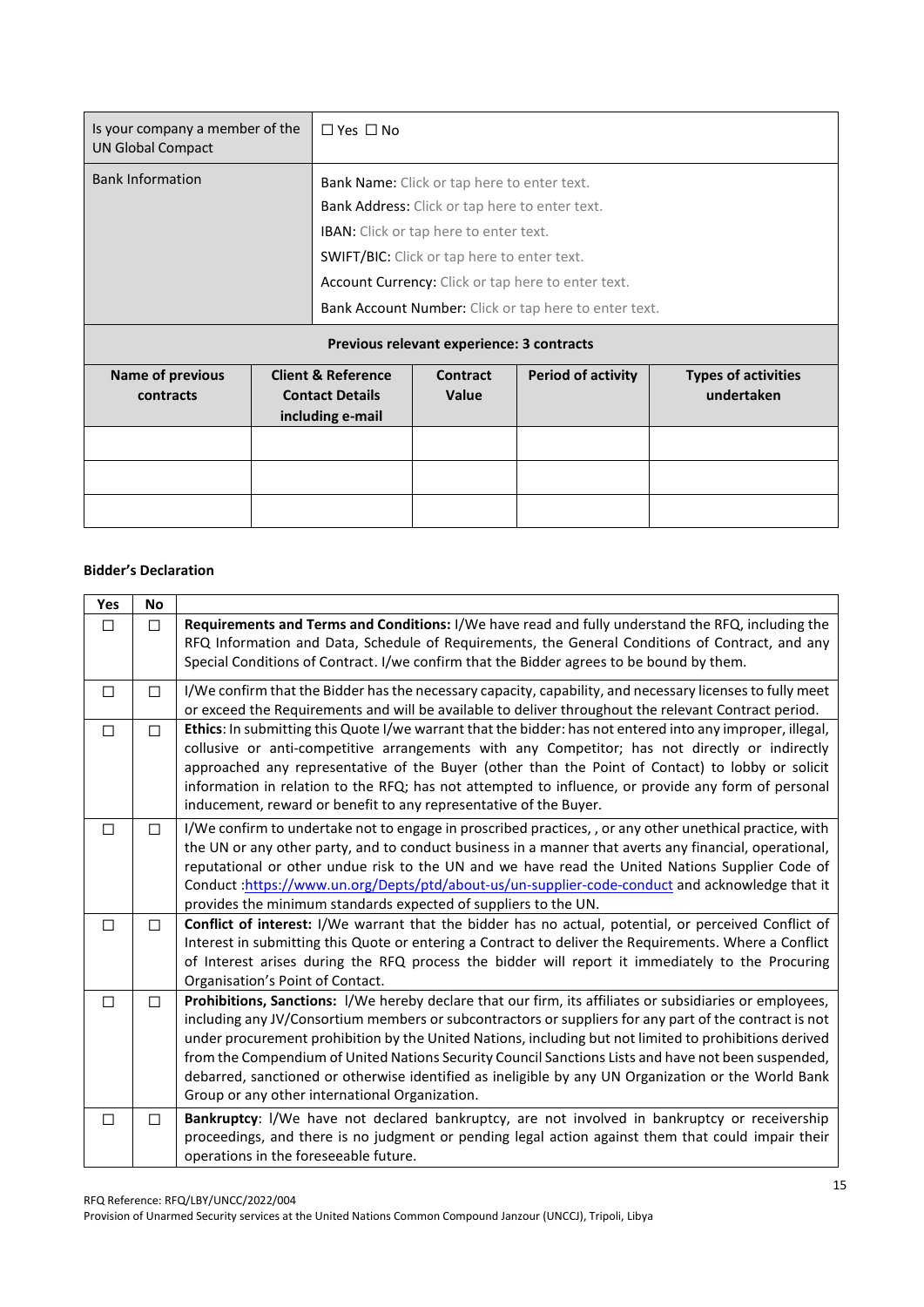| Yes    | No |                                                                                                       |  |
|--------|----|-------------------------------------------------------------------------------------------------------|--|
| $\Box$ |    | Offer Validity Period: I/We confirm that this Quote, including the price, remains open for acceptance |  |
|        |    | for the Offer Validity.                                                                               |  |
|        |    | I/We understand and recognize that you are not bound to accept any Quotation you receive, and we      |  |
|        |    | certify that the goods offered in our Quotation are new and unused.                                   |  |
|        |    | By signing this declaration, the signatory below represents, warrants and agrees that he/she has been |  |
|        |    | authorised by the Organization/s to make this declaration on its/their behalf.                        |  |

# Signature:

| Name:  | Click or tap here to enter text. |
|--------|----------------------------------|
| Title: | Click or tap here to enter text. |
| Date:  | Click or tap to enter a date.    |

RFQ Reference: RFQ/LBY/UNCC/2022/004 Provision of Unarmed Security services at the United Nations Common Compound Janzour (UNCCJ), Tripoli, Libya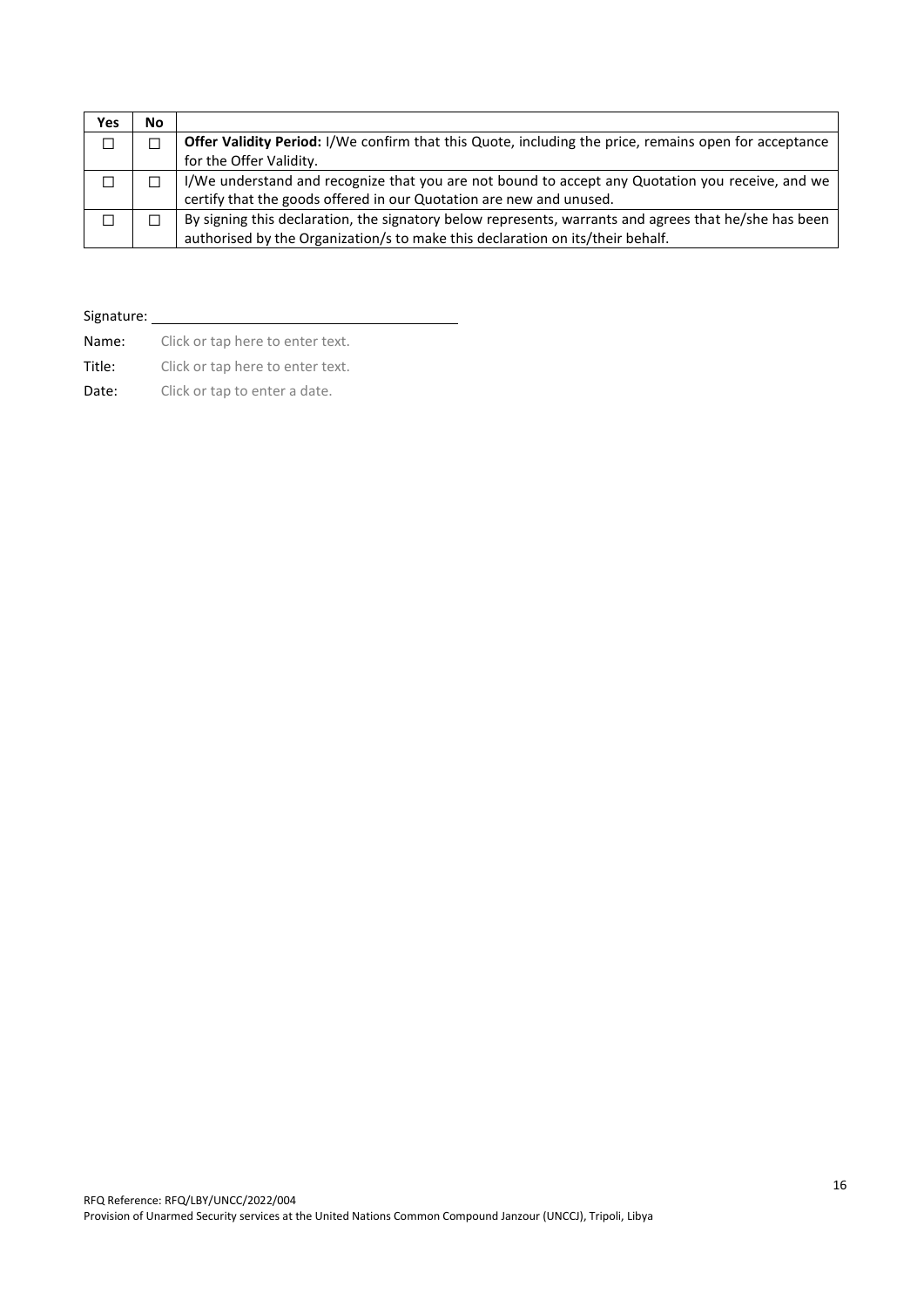### **ANNEX 3: TECHNICAL AND FINANCIAL OFFER**

*Bidders are requested to complete this form, sign it and return it as part of their quotation along with Annex 2 Quotation Submission Form. The Bidder shall fill in this form in accordance with the instructions indicated. No alterations to its format shall be permitted and no substitutions shall be accepted.*

| Name of Bidder: | Click or tap here to enter text. |                                            |
|-----------------|----------------------------------|--------------------------------------------|
| RFQ reference:  | RFQ/LBY/UNCC/2022/004            | <b>Date:</b> Click or tap to enter a date. |

### **Financial Offer:**

|                | <b>Post concerned</b>                                  | <b>Quantity (A)</b> | <b>Monthly cost in USD</b> | <b>Annual cost in USD</b><br>$= (A) * (B) * 12$ |
|----------------|--------------------------------------------------------|---------------------|----------------------------|-------------------------------------------------|
| 1.1            | Unarmed Security Guards (8 HR / 7<br>days)             | 19                  |                            |                                                 |
| 1.2            | Unarmed Security Guards Supervisors 8<br>HR / 7 days   | 3                   |                            |                                                 |
|                | Sub-total 1                                            |                     |                            |                                                 |
| $\overline{2}$ | Mobilization and demobilization cost<br>(one-off cost) | LS                  |                            |                                                 |
|                | Sub-total 2                                            |                     |                            |                                                 |
|                | Grand Total = Sum of subtotals (1+2)                   |                     |                            |                                                 |

Bidders must provide the costing of the above prices for each product deliverable using the following format.

UNDP will use the composition of costs as part of the assessment of the reasonableness of the price, as well as for the calculation of the price if the parties agree to add new deliverables to the content of the Services.

|    | <b>Description</b>            | <b>Unarmed Security Guards</b><br>Per<br>$\sim$<br><b>Guard /Per Month (in USD)</b> | Unarmed Security<br><b>Guards</b><br><b>Supervisors -Per Supervisor /</b><br>Per Month (in USD) |
|----|-------------------------------|-------------------------------------------------------------------------------------|-------------------------------------------------------------------------------------------------|
| A  | Net salary                    |                                                                                     |                                                                                                 |
| B  | Medical insurance             |                                                                                     |                                                                                                 |
| C  | Social insurance              |                                                                                     |                                                                                                 |
| D  | Life insurance                |                                                                                     |                                                                                                 |
| E. | Taxes                         |                                                                                     |                                                                                                 |
| F  | Uniforms                      |                                                                                     |                                                                                                 |
| G  | Equipment and other materials |                                                                                     |                                                                                                 |
| H. | Training cost                 |                                                                                     |                                                                                                 |
|    | Management cost               |                                                                                     |                                                                                                 |
|    | Monthly cost per post         |                                                                                     |                                                                                                 |
| K  | Quantity                      | 19                                                                                  | 3                                                                                               |
|    | Sub-total (J*K)               |                                                                                     |                                                                                                 |
|    | Grand Total (Sum of subtotal) |                                                                                     |                                                                                                 |

**\*Monthly cost per post (J)= A+B+C+D+E+F+G+H+I** 

**\*The net salary is defined as the amount to be paid to staff every month after all statutory deductions. This is the amount to be deposited at the bank for each post.**

**\* Training and Management costs are subject to negotiation and acceptance by UNDP.**